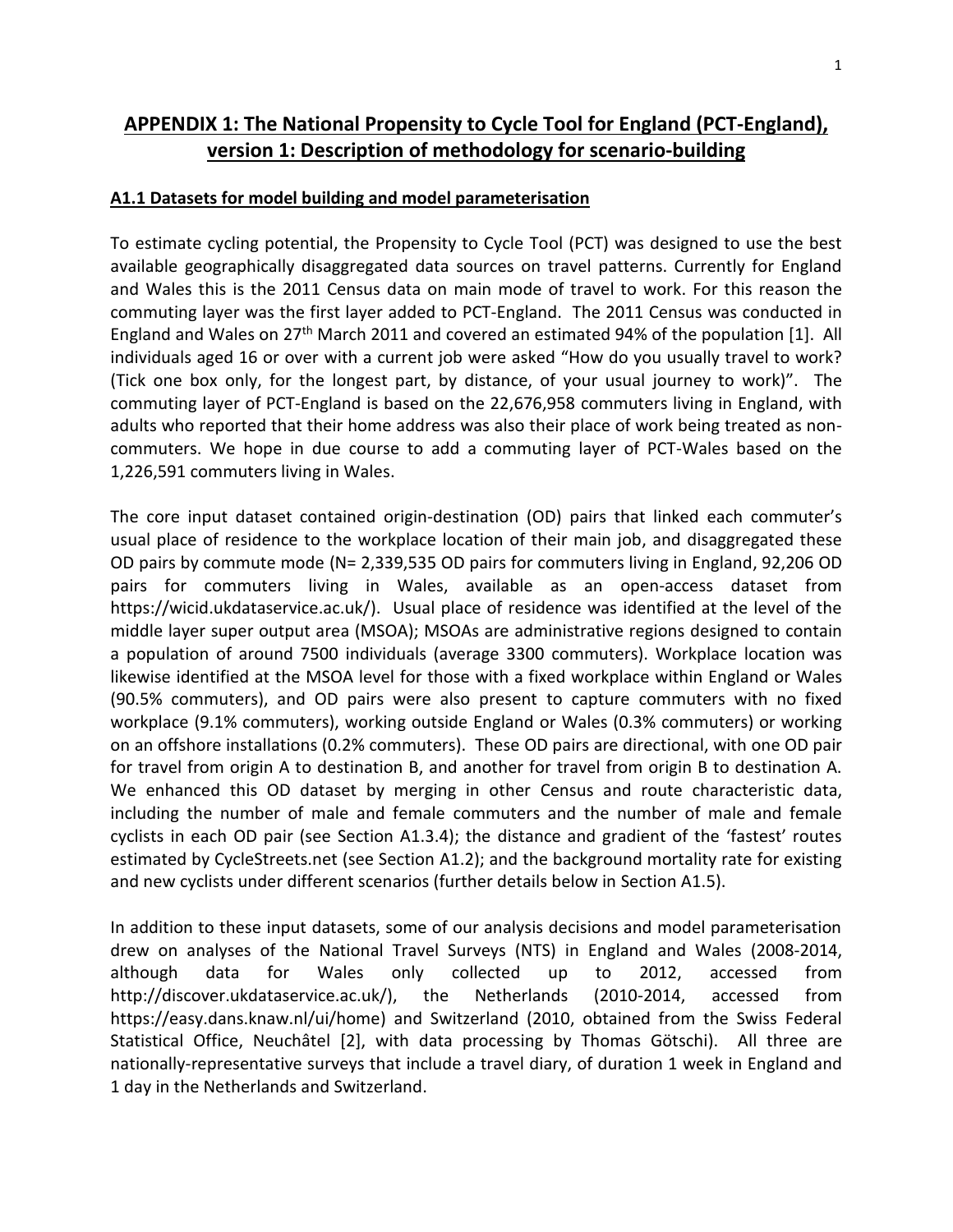### **A1.2 Estimating route distance and hilliness gradient across OD pairs**

To model propensity to cycle we assigned distance and hilliness values to OD pairs for four different types of OD pair, as summarised in [Table 1.](#page-2-0) The most important of these categories were between-MSOA flows of <30km, which account for 70% of all commuters and almost 80% of commuter cyclists. For each of these OD pairs we estimated the fastest route cycling distance between the population-weighted centroids of the origin and destination MSOA. We selected a 30km upper limit because above this very few commute trips are cycled in the English and Welsh or Dutch NTS, even among ebike owners (e.g. the proportion of commute trips 30-40km cycled was 0.3% among English or Welsh adults, and 2.9% among Dutch ebike owners). Fastest route distance was assigned using a routing algorithm 'developed for cyclists by cyclists' by the not-for-profit organisation CycleStreets (www.CycleStreets.net). Their main product is the journey planner which estimates 'fastest', 'quietest' and 'balanced' routes along roads, cycle paths and other travel network features (see http://www.cyclestreets.net/help/overview/#journeyplanner for more information) using data from OpenStreetMap (http://www.openstreetmap.org). For each route, we also extracted the total change in gradient experienced along the course of the route, as estimated by CycleStreets using data from the Ordnance Survey's 'OS Terrain 50' open access dataset<sup>1</sup>. A gradient of 2% indicates that for every 100m travelled horizontally the route involves a total change in vertical distance of 2m. This change of 2m could potentially reflect a rise of 2m or a fall of 2m or, for example, a rise of 1m followed by a fall of 1m.

For commuters living and working within the same MSOA, we estimated the average commute distance as one third the average of the three shortest between-MSOA OD pairs of the origin MSOA. MSOA gradient was estimated as the average of the gradient of these three shortest OD pairs. These decisions generated associations between distance, hilliness and cycling prevalence that closely matched the associations observed in between-MSOA OD pairs.

For commuters with 'no fixed workplace' or working overseas we did not have access to data that would allow us to assign values for the average distance that commuters would have to travel to cycle to work, nor could we assign the average hilliness of their routes. Likewise for OD pairs longer than 30km, we did not think it meaningful to calculate the apparent fastest-route cycling distance between the origin and destination as we suspected that in such pairs a large majority of cycle commuters were in reality travelling a much shorter distance (e.g. travelling to their workplace from a second home in an unknown location). Yet although we could not estimate route-allocated cycling distances for commuters in these OD pairs, we did estimate the average distance travelled by cyclists, as described in the final column of [Table 1.](#page-2-0) This allowed us to include the existing cyclists in these OD pairs when estimating the health and carbon impacts of the current levels of cycling compared to a 'no cyclists' counterfactual (see Section A1.4).

 $\overline{a}$ 

<sup>&</sup>lt;sup>1</sup> se[e https://www.ordnancesurvey.co.uk/business-and-government/products/terrain-50.html](https://www.ordnancesurvey.co.uk/business-and-government/products/terrain-50.html)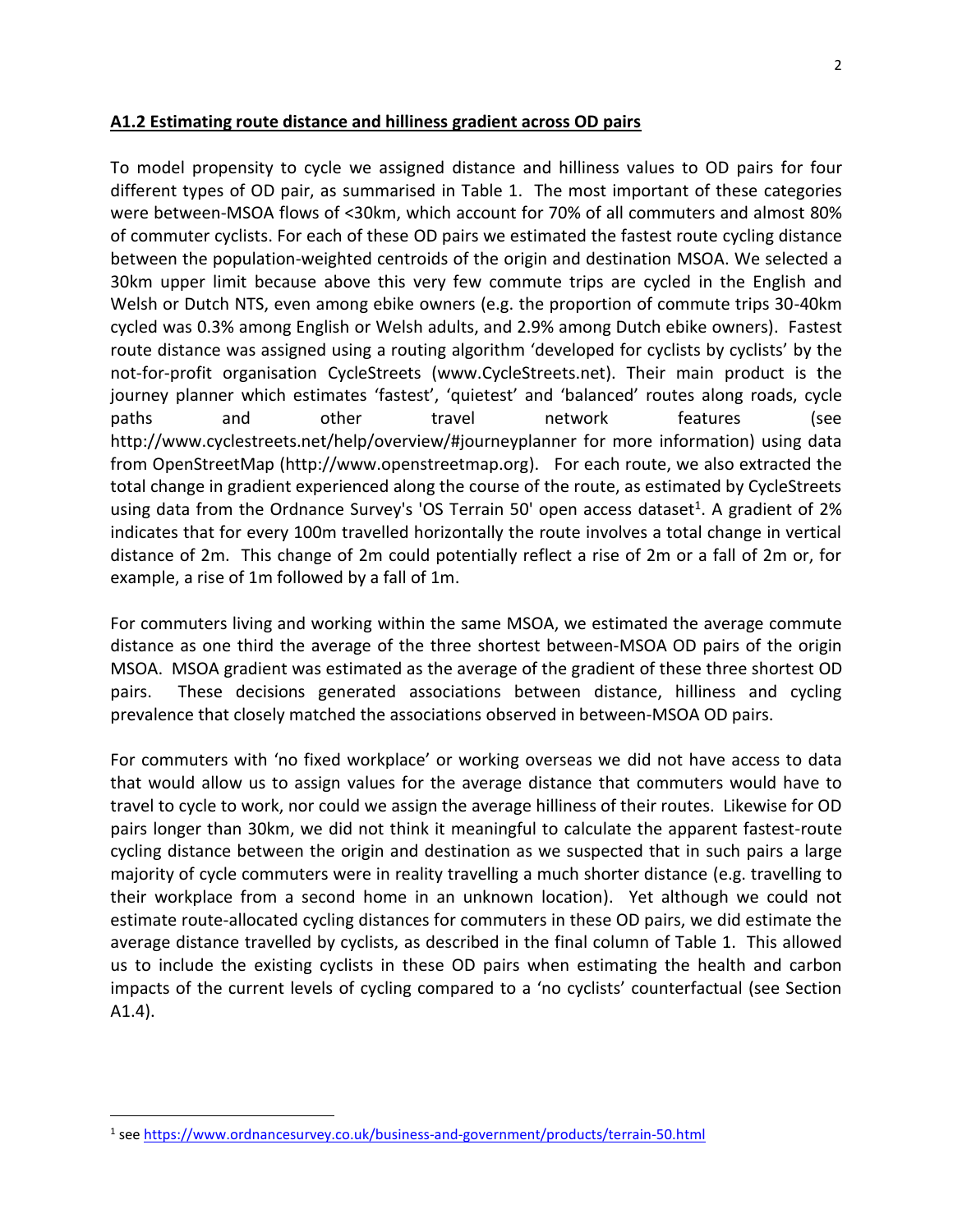|                         |                     |                 |                    |                         |                       | . .               |                               |                         |                                 |
|-------------------------|---------------------|-----------------|--------------------|-------------------------|-----------------------|-------------------|-------------------------------|-------------------------|---------------------------------|
| Type of OD pair         | $%$ of<br><b>OD</b> | $%$ of<br>comm- | $%$ of<br>cyclists | Included in<br>count of | <b>Modelled</b><br>as | Fastest-<br>route | <b>Gradient of</b><br>fastest | Inputs to<br>propensity | <b>Distance</b><br>travelled by |
|                         | pairs               | uters           | at                 | cyclists at             | increasing            | cycling           | cycling                       | to cycle                | cyclists, for                   |
|                         |                     |                 | baseline           | baseline?               | in                    | distance for      | route for                     | calculation             | health and                      |
|                         |                     |                 |                    |                         | scenarios?            | commuters         | commuters                     |                         | carbon impacts                  |
| Type 1: <30km,          | 44.1%               | 69.6%           | 78.0%              | Yes                     | Yes                   | From              | From                          | Distance +              | Equal to                        |
| between MSOAs           |                     |                 |                    |                         |                       | CycleStreets      | CycleStreets                  | gradient                | fastest-route                   |
|                         |                     |                 |                    |                         |                       |                   |                               |                         | distance in OD                  |
|                         |                     |                 |                    |                         |                       |                   |                               |                         | pair                            |
| Type 2: within          | 0.3%                | 9.3%            | 13.3%              | Yes                     | Yes                   | $1/3$ mean        | Mean                          | Distance +              | Equal to                        |
| <b>MSOAs</b>            |                     |                 |                    |                         |                       | distance in       | gradient of                   | gradient                | fastest-route                   |
|                         |                     |                 |                    |                         |                       | shortest 3        | shortest 3                    |                         | distance in OD                  |
|                         |                     |                 |                    |                         |                       | between-          | between-                      |                         | pair                            |
|                         |                     |                 |                    |                         |                       | MSOA pairs        | MSOA pairs                    |                         |                                 |
| Type 3: No fixed        | 0.3%                | 9.1%            | 4.9%               | Yes                     | Yes                   | <b>Not</b>        | Not                           | MSOA mean               | Mean distance                   |
| workplace               |                     |                 |                    |                         |                       | estimated         | estimated                     | propensity              | of cyclists in                  |
|                         |                     |                 |                    |                         |                       |                   |                               | to cycle in             | type 1 and 2 OD                 |
|                         |                     |                 |                    |                         |                       |                   |                               | type 1 and 2            | pairs <10km                     |
|                         |                     |                 |                    |                         |                       |                   |                               | OD pairs                | apart in the                    |
|                         |                     |                 |                    |                         |                       |                   |                               |                         | MSOA in                         |
|                         |                     |                 |                    |                         |                       |                   |                               |                         | question <sup>+</sup>           |
| Type $4:$ >30 $km$      | 55.3%               | 12.0%           | 3.9%               | Yes                     | <b>No</b>             | <b>Not</b>        | <b>Not</b>                    | <b>Not</b>              | Mean distance                   |
| within England or       |                     |                 |                    |                         |                       | estimated         | estimated                     | estimated               | of cyclists in                  |
| Wales, or               |                     |                 |                    |                         |                       |                   |                               |                         | type 1 and 2 OD                 |
| workplace outside       |                     |                 |                    |                         |                       |                   |                               |                         | pairs                           |
| <b>England or Wales</b> |                     |                 |                    |                         |                       |                   |                               |                         | nationally#                     |

<span id="page-2-0"></span>**Table 1: Summary of parameter and propensity estimation across different types of OD pairs in the PCT model**

† Among individuals who said cycling was their usual main commute mode in the English and Welsh NTS, the average total cycle commute distance across the week was similar between those who had a fixed workplace <10km from their home (N=1101, 24.6km) versus those who worked at different places (N=136, 25.7km).

‡The English and Welsh NTS did not provide adequate data on workplace location to test this assumption, but what testing was possible indicated that this assumption may be somewhat conservative. Specifically, among individuals who said cycling was their usual main commute mode, the average total cycle commute distance across the week was lower between those who had a fixed workplace <30km from their home (N=1283, 31.6km) versus those who worked overseas or made at least one commute trip of >30km (N=31, 44.4km). Given the limitations and small sample size of this analysis, it seemed better to adopt this potentially conservative approach.

### **A1.3 Modelling propensity to cycle, and numbers of cyclists, across four scenarios**

### *A1.3.1 Modelling baseline propensity to cycle in the 2011 Census*

In order to generate 'what if' scenarios regarding possible future levels of cycling, we first sought to model current propensity to cycle  $-$  i.e. the current proportion of commuters who cycle to work. Again, we did this in different ways for different types of OD pairs, as set out in [Table 1.](#page-2-0)

For all within-MSOA and between-MSOA OD pairs in England and Wales with a fastest-route distance of <30km, we modelled the relationship between the proportion of commuters cycling (the dependent variable) and the fastest route distance and route gradient (the two explanatory variables). We did this using an individual-level logit model, expanding the ~1.1 million OD pairs to their constituent ~19 million commuters. Distance decay was modelled using linear, squareroot and square terms (Equation 1A). The 'gradient' variable was entered as the original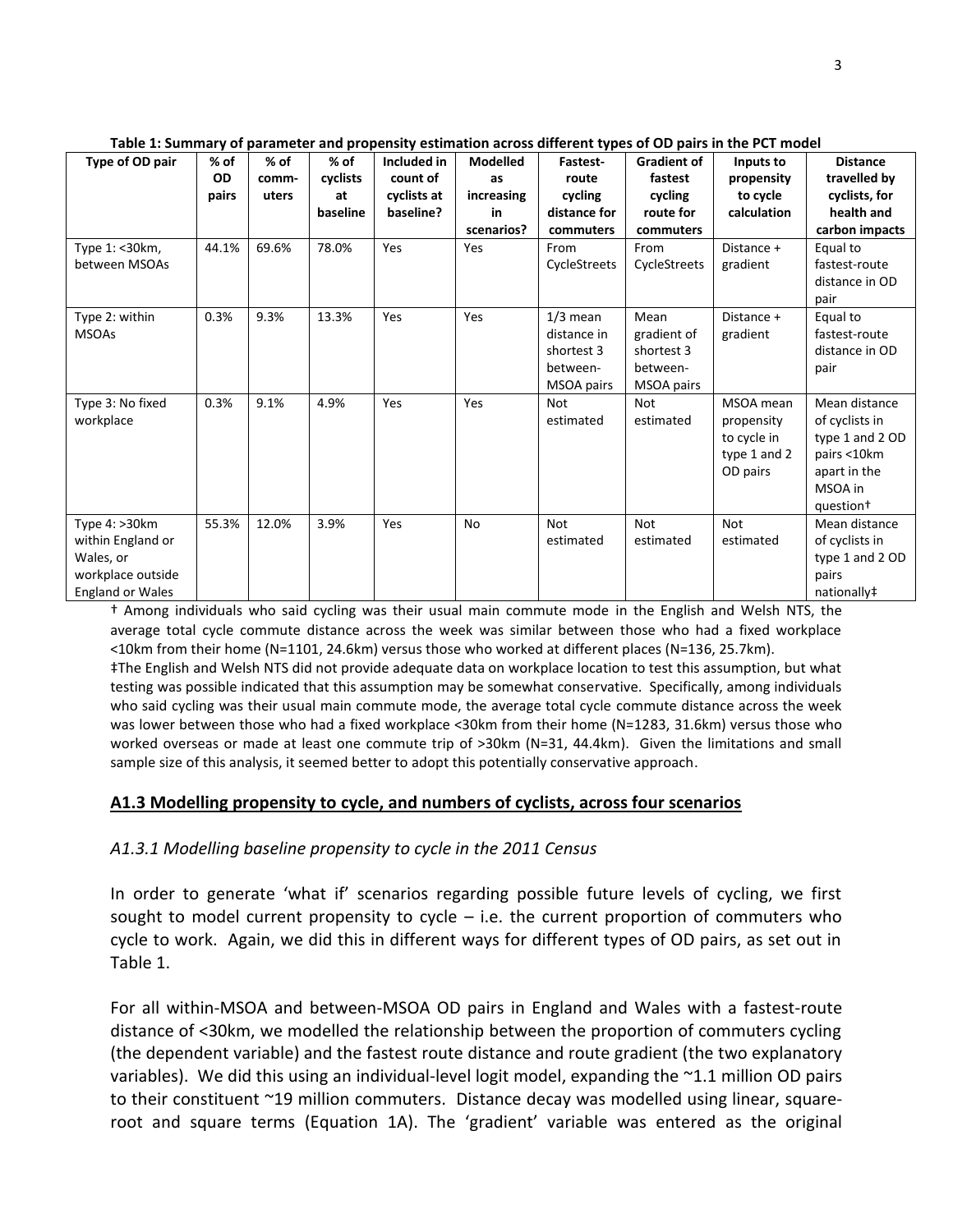gradient derived from CycleStreet.net minus 0.97%, which is the estimated average route gradient in the Netherlands (see [Box 1\)](#page-3-0). By centring our gradient measure on the estimated Dutch average in this way, we facilitated the subsequent addition of 'Go Dutch' parameters to the baseline equation (see Section A1.3.4).

#### <span id="page-3-0"></span>**Box 1: Estimating hilliness in England, Wales and the Netherlands**

We calculated the average gradient of each lower super output area (LSOA) in England and Wales using elevation data from NASA's Shuttle Radar Topography Mission ('Version 4' dataset, available at http://srtm.csi.cgiar.org/). Across the UK, the average resolution of the raster is 56.5m east-west and 92.6 m north-south. We converted the elevation data into a gradient in degrees for each raster cell (using R's 'raster' package), and aggregated these to generate the average per LSOA. We likewise calculated average hilliness of 'Neighbourhoods' in the Netherlands. These Neighbourhoods are administrative geographical units created by Statistics Netherlands that contain an average of 1424 individuals. They are therefore of a similar average size to LSOAs in England and Wales, which are designed to contain approximately 1500 individuals each. The Statistics Netherlands neighbourhoods vary considerably in size, however, and so we weighted by population when making comparisons to the distribution of LSOAs in England and Wales.

A comparison of the gradient distribution of the English and Welsh LSOAs with the Dutch Neighbourhoods confirmed that the average level of hilliness in the Netherlands is much lower than in England and Wales: for example, the average population-weighted gradient of Neighbourhoods in the Netherlands is 0.69 degrees, but only 12% of the English and Welsh population lives in Lower Super Output Areas with an average gradient of 0.69 degrees or below. We assumed that the same relationship applies to commuting routes, i.e. that the average commuting route gradient in the Netherlands is equal to the gradient experienced by commuters on the 12<sup>th</sup> percentile for gradient in England and Wales. In the English and Welsh OD data, commuters on the 12<sup>th</sup> percentile for route gradient experienced a gradient of 0.97% (as estimated by CycleStreets). We therefore subtracted 0.97% from our measure of gradient when building our propensity to cycle model, and thereby sought to centre the model on the estimated average gradient for trips in the Netherlands. In addition, when pooling English, Welsh and Dutch NTS data to estimate the relative increase in propensity to cycle in a 'Go Dutch' scenario, we weighted the English and Welsh participants such that the hilliness profile of their home area corresponded to that of the Netherlands (weights presented in final column of [Table 2\)](#page-3-1). In combination, these measures allowed us to estimate 'Go Dutch' parameters in a way that did not overestimate the propensity to cycle in a 'Go Dutch' scenario by ignoring the fact that the Netherlands is flatter than England and Wales.

| Twentieth of home-<br>area gradient | % English & Welsh<br>population in | % Dutch population with<br>comparable home-area | Weight given to English and Welsh<br>NTS participants, according to their |  |  |
|-------------------------------------|------------------------------------|-------------------------------------------------|---------------------------------------------------------------------------|--|--|
| (England & Wales)                   | twentieth (A)                      | gradient (B)                                    | home-area gradient (B/A)                                                  |  |  |
| 1 (flattest)                        | 5%                                 | 32.5%                                           | 6.49                                                                      |  |  |
| 2                                   | 5%                                 | 25.6%                                           | 5.12                                                                      |  |  |
| 3                                   | 5%                                 | 15.7%                                           | 3.15                                                                      |  |  |
| 4                                   | 5%                                 | 10.1%                                           | 2.01                                                                      |  |  |
| 5                                   | 5%                                 | 5.3%                                            | 1.05                                                                      |  |  |
| 6                                   | 5%                                 | 3.3%                                            | 0.66                                                                      |  |  |
| $\overline{7}$                      | 5%                                 | 2.1%                                            | 0.42                                                                      |  |  |
| 8                                   | 5%                                 | 1.3%                                            | 0.26                                                                      |  |  |
| 9                                   | 5%                                 | 0.9%                                            | 0.18                                                                      |  |  |
| 10                                  | 5%                                 | 0.6%                                            | 0.12                                                                      |  |  |
| 11                                  | 5%                                 | 0.6%                                            | 0.12                                                                      |  |  |
| 12                                  | 5%                                 | 0.5%                                            | 0.09                                                                      |  |  |
| 13                                  | 5%                                 | 0.4%                                            | 0.08                                                                      |  |  |
| 14                                  | 5%                                 | 0.3%                                            | 0.05                                                                      |  |  |
| 15                                  | 5%                                 | 0.3%                                            | 0.06                                                                      |  |  |
| 16                                  | 5%                                 | 0.2%                                            | 0.04                                                                      |  |  |
| 17                                  | 5%                                 | 0.2%                                            | 0.05                                                                      |  |  |
| 18                                  | 5%                                 | 0.1%                                            | 0.02                                                                      |  |  |
| 19                                  | 5%                                 | 0.1%                                            | 0.01                                                                      |  |  |
| 20 (hilliest)                       | 5%                                 | 0.0%                                            | 0.01                                                                      |  |  |

#### <span id="page-3-1"></span>**Table 2: Distribution of hilliness in ones area of residence, in England and Wales versus the Netherlands**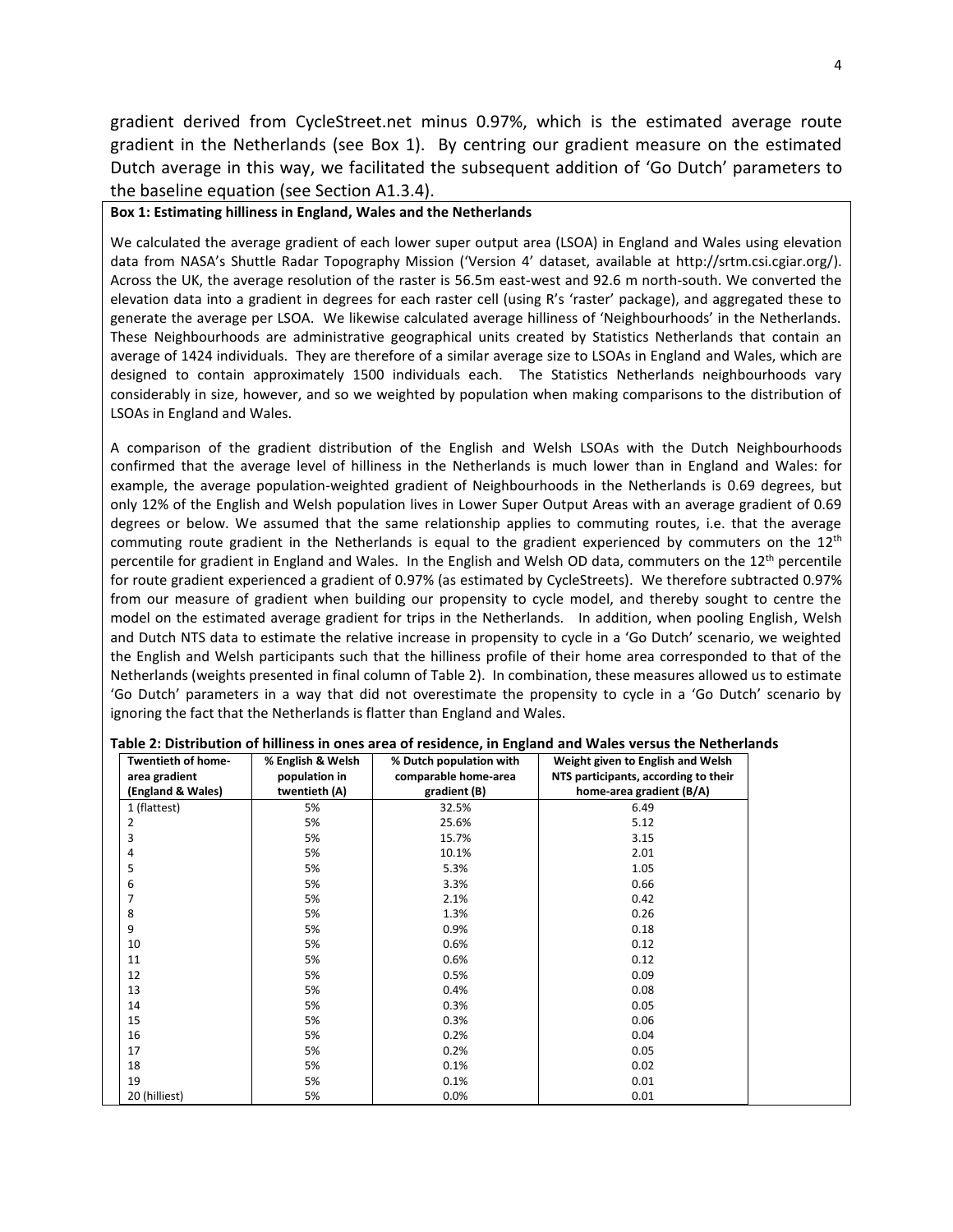Interaction terms were included to capture the relationship between distance and gradient, on the basis of evidence that the deterrent effect of a steeper slope was somewhat stronger for individuals travelling intermediate distances (Coefficient for gradient (change per 1% increase) - 0.32 (SD=0.001) for distances 0-4.9km; -0.35 (SD=0.003) for distances 5-9.9km; -0.37 (SD=0.005) for distances 10-14.9km; -0.30 (SD=0.008) for distances 15-19.9km; and -0.26 (SD=0.009) for distances 20-29.9km).

The resulting equation for baseline propensity to cycle was:

```
Equation 1A: logit (pcycle) = -3.959 + (-0.5963 * distance) + (1.866 * distance<sub>sqrt</sub>) + (0.008050 * distance<sub>sq</sub>) +
(-0.2710 * gradient) + (0.009394 * distance * gradient) + (-0.05135 * distance_{start} * gradient)pcycle = exp ([logit (pcycle)]) / (1 + (exp([logit (pcycle)])
```
where 'pcycle' is the proportion of cyclists expected; 'distance' is the fastest route distance in  $km$ , 'distance<sub>sart</sub>' and 'distance<sub>sq</sub>' are, respectively the square-root and square of distance; and 'gradient' is the fastest-route gradient (centred on 0.97%). Note that although this equation was derived at the individual level, it can be applied at the level of the OD pairs as distance and gradient are constant within OD pairs. Equation 1A showed good fit to the observed data with respect to both distance and hilliness [\(Figure 1\)](#page-4-0).

<span id="page-4-0"></span>**Figure 1: Observed versus predicted prevalence of cycling to work among 18,871,463 English and Welsh commuters travelling <30km to work, according to a) route distance and b) route gradient**



For commuters with no fixed workplace, we modelled propensity to cycle as a function of the average propensity to cycle among commuters living in the same MSOA and commuting <30km. The resulting equation for baseline propensity to cycle among those with no fixed workplace was:

Equation 2A: logit (pcycle) = -6.399 + (184.0  $*$  meanpropensity<sub>sq</sub>) + (10.36  $*$  meanpropensity<sub>sqrt</sub>) pcycle  $= exp (logit(pcycle)) / (1 + (exp(logit(pcycle)))$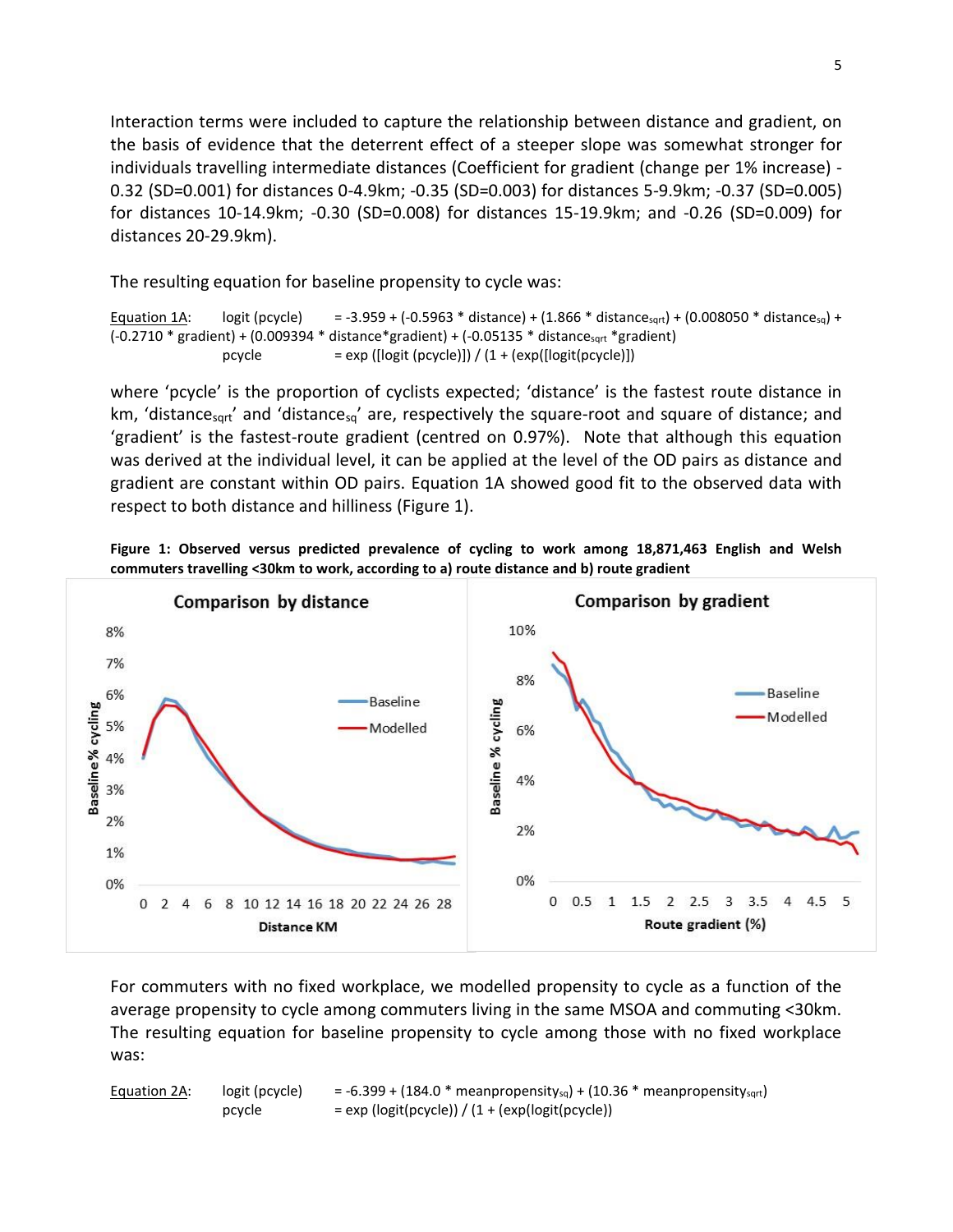where 'meanpropensity<sub>sq</sub>' is the square of the mean propensity to cycle among type 1 and type 2 OD pairs in the home MSOA in question, and 'meanpropensitysqrt' is the square root term. This resulted in the model fit shown in [Figure 2.](#page-5-0)

<span id="page-5-0"></span>



Finally, we did not model baseline propensity to cycle among individuals living more than 30km from their place of work or commuting outside England or Wales. Instead, given the considerable uncertainties about where the cycling reported by these individuals was taking place, we assumed no increase in cycling levels among these commuters in our scenarios.

## *A1.3.2 Government Target Scenario*

The 'Government Target' scenario models a doubling of cycling nationally, corresponding to the proposed target in the UK government's draft Cycling Delivery Plan to double cycling between 2013 to 2025 [\[3\]](#page-18-2). To model the total number of cyclists in the Government Target scenario propensity to cycle ('pcycle') in each OD pair was estimated using the equations set out in Section A1.3.1. After multiplying this by the total number commuters in the OD pair this value was added to the recorded number of cyclists in the 2011 Census (see [Table 3\)](#page-6-0).

This is scenario is illustrated by the following example. Take an OD pair of 200 commuters containing 7 cyclists in the 2011 Census, and with a modelled propensity to cycle of 5.2% (from Equation 1A ). The total number of cyclists in the Government Target scenario would be  $7 +$  $(200 * 0.052) = 7 + 10.4 = 17.4$ . Thus the Government Target scenario leads to a doubling of cyclists in England and Wales but not necessarily of each OD pair. Note the reported 'baseline' number of cyclists directly influences the total number of cyclists in the scenario (column B2 in [Table 3\)](#page-6-0), but does not influence the scenario increase in the number of cyclists (Column C).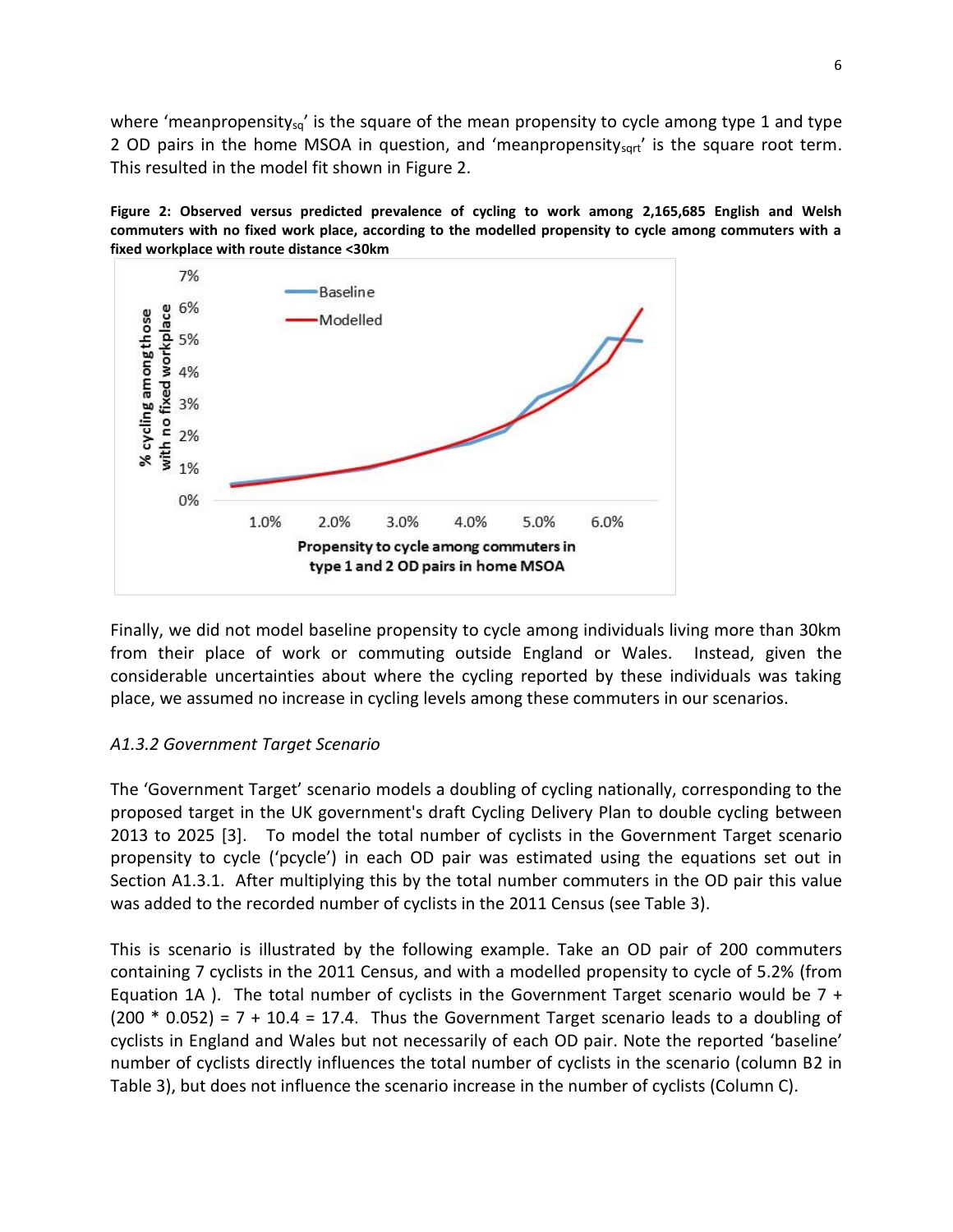| <b>Scenario</b> | Baseline no.    | Initial estimation of scenario no.         | <b>Additional processing of</b>     | <b>Scenario</b>         |
|-----------------|-----------------|--------------------------------------------|-------------------------------------|-------------------------|
|                 | cyclists (A)    | cyclists (B1)                              | scenario no. cyclists (B2)          | increase in no.         |
|                 |                 |                                            |                                     | cyclists (C)            |
| Government      | Recorded no. in | Column $A +$ (Baseline propensity to       | • Cap Column B1 at 100%.            | Column $B2 -$           |
| Target          | Census 2011, OD | cycle [Equations 1A+2A] <sup>+</sup> in OD |                                     | Column A                |
|                 | pair types 1-4. | pair types 1-3 * no. commuters)            |                                     |                         |
| Go Dutch        | Recorded no. in | 'Go Dutch' propensity to cycle             | • Set Column B1 as equal to         | Column B <sub>2</sub> - |
|                 | Census 2011, OD | [Equations 1B+2B, with 'dutch'=1           | Column A if B1 is less than A.      | Column A                |
|                 | pair types 1-4. | and 'ebike'=0] in OD pair types 1-3        |                                     |                         |
|                 |                 | * no. commuters.                           |                                     |                         |
| Ebikes          | Recorded no. in | 'Ebikes' propensity to cycle               | • Set Column B1 as equal to         | Column B <sub>2</sub> - |
|                 | Census 2011, OD | [Equations 1B+2B, with 'dutch'=1           | Column A if B1 is less than A.      | Column A                |
|                 | pair types 1-4. | and 'ebike'=1] in OD pair types 1-3        |                                     |                         |
|                 |                 | * no. commuters.                           |                                     |                         |
| Gender          | Recorded no. in | Apply Equation 3 in OD pair types          | • Set Column B1 as equal to         | Column B <sub>2</sub> - |
| Equity          | Census 2011, OD | $1-3.$                                     | Column A if number of males         | Column A                |
|                 | pair types 1-4. |                                            | in the OD pair is zero, or if B1 is |                         |
|                 |                 |                                            | less than A.                        |                         |

<span id="page-6-0"></span>**Table 3: Summary of scenario generation rules**

† Or, equivalently, using equations 1B + 2B in Section A1.3.3, 'dutch'=0 and 'ebike'=0

### *A1.3.3 Go Dutch and Ebike scenarios*

The 'Go Dutch' scenario models the level of cycling expected if English and Welsh people cycled as much as people in Netherlands, taking into account differences in the distribution of hilliness and trip distances. The 'Ebike' scenario is an extension of the Go Dutch scenario, but makes the further assumption that all cyclists in the Go Dutch scenario own an ebike. For these scenarios, our approach was to start from the Equations estimating baseline propensity to cycle (Section A1.3.1) and add additional parameters.

The Go Dutch scenario required us to model the increase in propensity to cycle that would be observed if English and Welsh commuters became as likely to cycle a given trip as Dutch commuters. We estimated this additional parameter using trip-level analysis of the English and Welsh and Dutch National Travel Surveys, restricting the analysis to commute trips of less than 30km (N = 264,912 trips among 35,390 adults in the 2008-2014 English and Welsh data; N = 82,274 trips among 42,223 adults in the 2010-2014 Dutch data). Trip-level analysis was used because the necessary individual-level data (e.g. usual main commute mode) was not available in the Dutch NTS. In the English and Welsh NTS, however, the distance-decay curve at the trip level is very similar to the curve at the individual level, which gives confidence in our approach.

In estimating the increased propensity to cycle among Dutch people, we included both a main effect term and an interaction term with distance (as a linear term). We introduced the interaction term to reflect the fact that Dutch propensities to cycle exceed English and Welsh propensities by a greater amount for short distances (e.g. Dutch people are 5.5 times more likely to cycle a trip of 0-4.9km versus 3.7 times more likely to cycle a trip 10-14.9km). As hilliness data was not available in the Dutch survey, we weighted the data so that the English and Welsh sample of commuters lived in areas with the same hilliness profile as the Dutch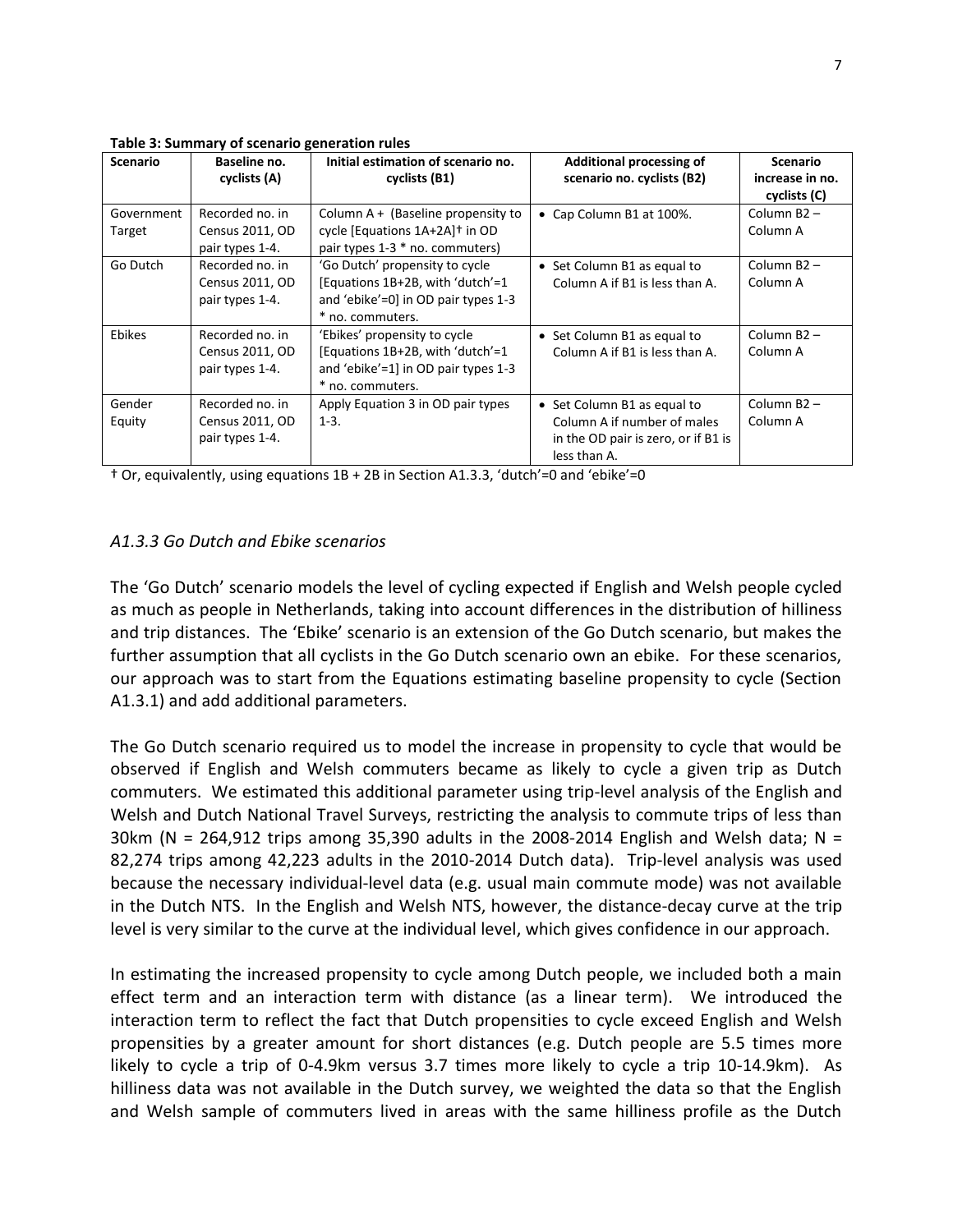commuters (see [Box 1\)](#page-3-0), to allow comparisons that were not affected by differences in average hilliness between England and Wales versus the Netherlands. In the logit model, based on 347,186 trips among 77,613 English/Welsh and Dutch commuters, the coefficient for a main effect with Dutch (versus English) status was 2.523, while the interaction term between Dutch status and distances was -0.07626.

The Ebike scenario builds on the Go Dutch scenario and models the further increase in propensity to cycle that would be observed if all Dutch cyclists acquired an ebike. To generate the relevant parameters, we restricted our analysis to the Dutch NTS 2013-2014, the only years that measured ebikes as a separate mode. We further restricted our analysis to the 26,807 commute trips made by 13,693 adults who owned a bicycle. We then duplicated the subset of trips made by ebike owners (2175 trips by 1087 individuals) and used logit regression to compare propensity to cycle between the population of duplicated ebike-owner trips (N = 2175) with the full population of all bicycle-owner trips ( $N = 26,807$ ). This analysis therefore takes into account the fact that some ebike owners are already present in the 'Go Dutch' scenario, and captures only the extra cycling that would occur if *everyone* with a traditional bicycle acquired an ebike.

In estimating the extent to which this would increase propensity to cycle in the Ebike scenario, we focussed on interaction terms with distance (as a linear and squared term). We did this to capture the fact that owning an ebike increases propensity to cycle more for long trips than for short trips (e.g. Dutch ebike owners are 1.1 times more likely than all Dutch bicycle owners to cycle a trip 0-4.9km versus 2.3 times more likely to cycle a trip 10-14.9km). We adjusted for age and sex to take account of the fact that at present ebike owners in the Netherlands are more likely to be female than bicycle owners in general (61% vs. 48%) and are also older on average (mean age 54 years vs. 43 years). The magnitude of the interaction term between ebike status and distance was 0.05710, while the magnitude of the interaction term between ebike status and distance squared was -0.0001087. Because we did not have data on hilliness in the Dutch National Travel Survey we could not estimate the magnitude of any interaction between ebike ownership and hilliness in this dataset. In addition, this might in any case not have been feasible as so little of the Netherlands contains hills.

We therefore instead estimated the interaction term between ebike use and average route gradient using data from the Swiss National Household Travel Survey 2010. In this nationallyrepresented household travel survey, a random sub-sample of participants were asked questions on the number of bicycles in their household in everyday use, and also on the number of ebikes in their household. In this subsample, 21,327 trips of <30km were reported among 5598 adult participants living in households that owned at least one bicycle in everyday use. As when analysing the Dutch data, we duplicated the subset of trips made by individuals living in households owning at least one ebike (798 trips <30km by 107 adults). Route distance on the road network, and the average route gradient, was estimated in ArcGIS based the on origin and destination co-ordinates of each stage, with route and gradient data drawn from www.swisstopo.admin.ch. We fitted a regression model including the same terms as used in the Dutch data (age, gender, distance, distance-squared, and interaction terms between being in the ebike population and distance) plus terms for gradient and the interaction between being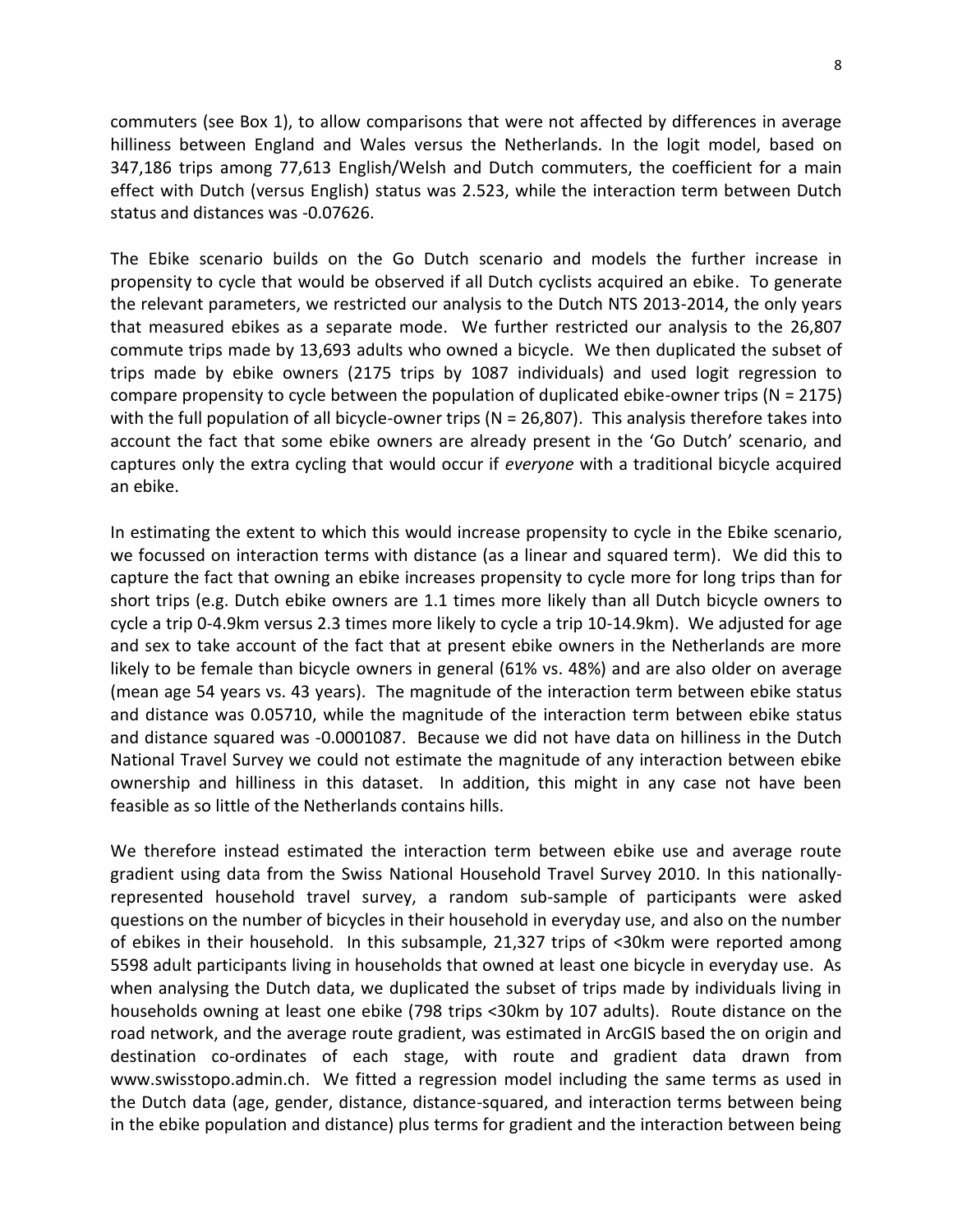in the ebike population and gradient. The main effect term of gradient in this model was - 0.1313 (p<0.001) while the interaction term with ebikes was +0.08799 (p=0.16). Thus there was a trend for an interaction effect in the expected direction, with the deterrent effect of gradient being considerably smaller for ebike users, but this was not significant. Because we believe an interaction of ebike ownership with hilliness is plausible, and the non-significant result likely reflects the small number of trips in the ebike population, we decided nevertheless decided to include this parameter in our model. We did this by multiplying the main effect term for gradient in our model by the ratio of the Swiss interaction term / main effect term = +0.08799/- 0.1313 = -0.67. We used this ratio rather than the absolute magnitude of the Swiss interaction term (+0.08799) because we believe the absolute magnitude of the Swiss term is plausibly diluted by the fact that ebike ownership is measured at the household-level not the individual level. We did not estimate any three-way interaction parameters for ebike population by gradient by distance, as we felt that we had too little power for this to be meaningful. We therefore decided only to apply this ratio of -0.67 to the main effect parameter for gradient, i.e. generating an ebike\*gradient interaction term of  $-0.67 * -0.2710 = 0.1812$ . The results this generates are almost identical to the results generated after applying a ratio of -0.5 to the gradient main effect term plus also to the interaction terms – i.e. our parameterisation is effectively equivalent to assuming that owning an ebike halves the effect of hilliness.

Adding all these 'Go Dutch' and 'Ebikes' parameters together, we derived the following propensity to cycle equation:

#### **Equation 1B:** logit(pcycle) = Equation  $1A +$  Dutch parameters + Ebike parameters

 $logit(pcycle)$  =  $=$  -3.959 + (-0.5963 \* distance) + (1.866 \* distance<sub>sqrt</sub>) + (0.008050 \* distance<sub>sq</sub>) + (-0.2710 \* gradient) + (0.009394 \* distance\*gradient) + (-0.05135 \* distance<sub>sqrt</sub> \*gradient) + (2.523 \* dutch) + (-0.07626 \* dutch \* distance) + (0.05710 \* ebike \* distance) + (-0.0001087 \* ebike \* distancesq) + (0.1812 \* ebike \* gradient).

where 'pcycle' is the proportion of cyclists expected; 'distance' is the fastest route distance in km, 'distance<sub>sqrt</sub>' and 'distance<sub>sq</sub>' are, respectively the square-root and square of distance; 'gradient' is the fastest-route gradient (centred on 0.97%); 'Dutch' is a binary variable that takes the value '0' for the Government Target scenario and '1' for the Go Dutch or the Ebike scenario; and 'ebike' is a binary variable that takes the value '0' for the Government Target and Go Dutch scenario and '1' for the Ebike scenario. [Figure 3](#page-9-0) shows the distribution of cycling propensity generated by Equation 1B, according to distance and hilliness.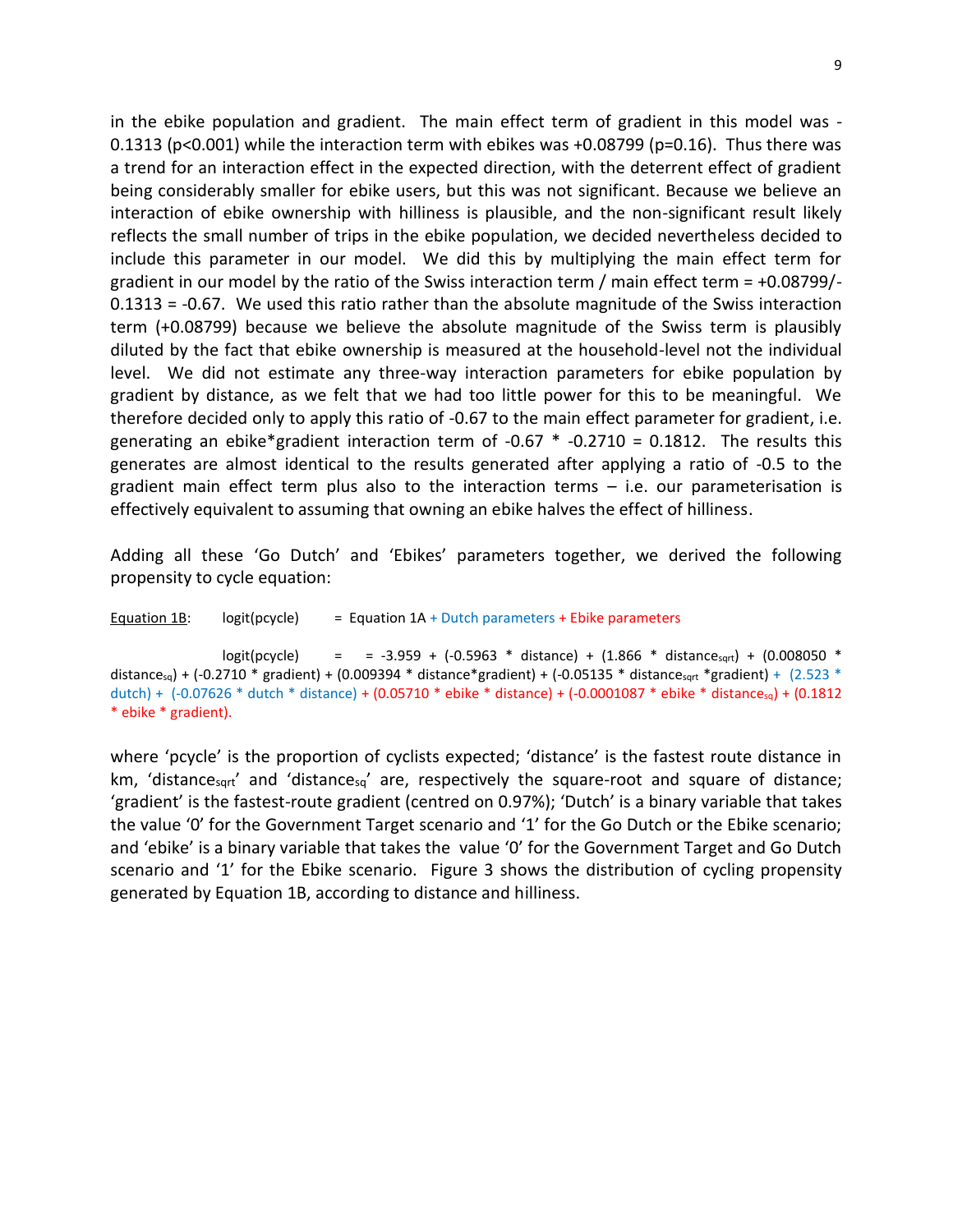

<span id="page-9-0"></span>**Figure 3: Prevalence of cycling to work at baseline among English and Welsh commuters travelling <30km to** 

For commuters with no fixed workplace, we similarly started with Equation 2A, and extended this as follows.

```
Equation 2B: logit(pcycle) = Equation 2A + mean Dutch parameters + mean Ebike parameters
                                   = -6.399 + (184.0 * meanpropensity<sub>sq</sub>) + (10.36 * meanpropensity<sub>sqrt</sub>) + (dutch)* meandutch ) + (ebike * meanebike)
```
where 'meanpropensity<sub>sq</sub>' is the square of the mean propensity to cycle among type 1 and type 2 OD pairs in the home MSOA in question, and 'meanpropensity sqrt' is the square root term; 'meandutch' is the average value of the Equation 1B Dutch parameters for commuters living in the same home MSOA; and 'meanebike' is the average value of the Equation 1B Ebike parameters for commuters living in the same home MSOA.

## *A1.3.4 Gender Equity Scenario*

In the 2011 Census, women accounted for 48% of all English and Welsh commuters but only 27% of all cycle commuters. This gender disparity is seen across the country, with no local authority having a proportion of female cyclists greater than 50%. The 'Gender Equity' scenario seeks to capture a situation in which this gender disparity was eliminated. In this respect, it differs somewhat from the preceding three scenarios, as it does not use distance and hilliness data to model propensity to cycle. Instead it assumes that male propensity to cycle remains unchanged – i.e. there is no change in the number of male cycle commuters – and that female propensity to cycle rises to match male propensity. In other words, we sought to model a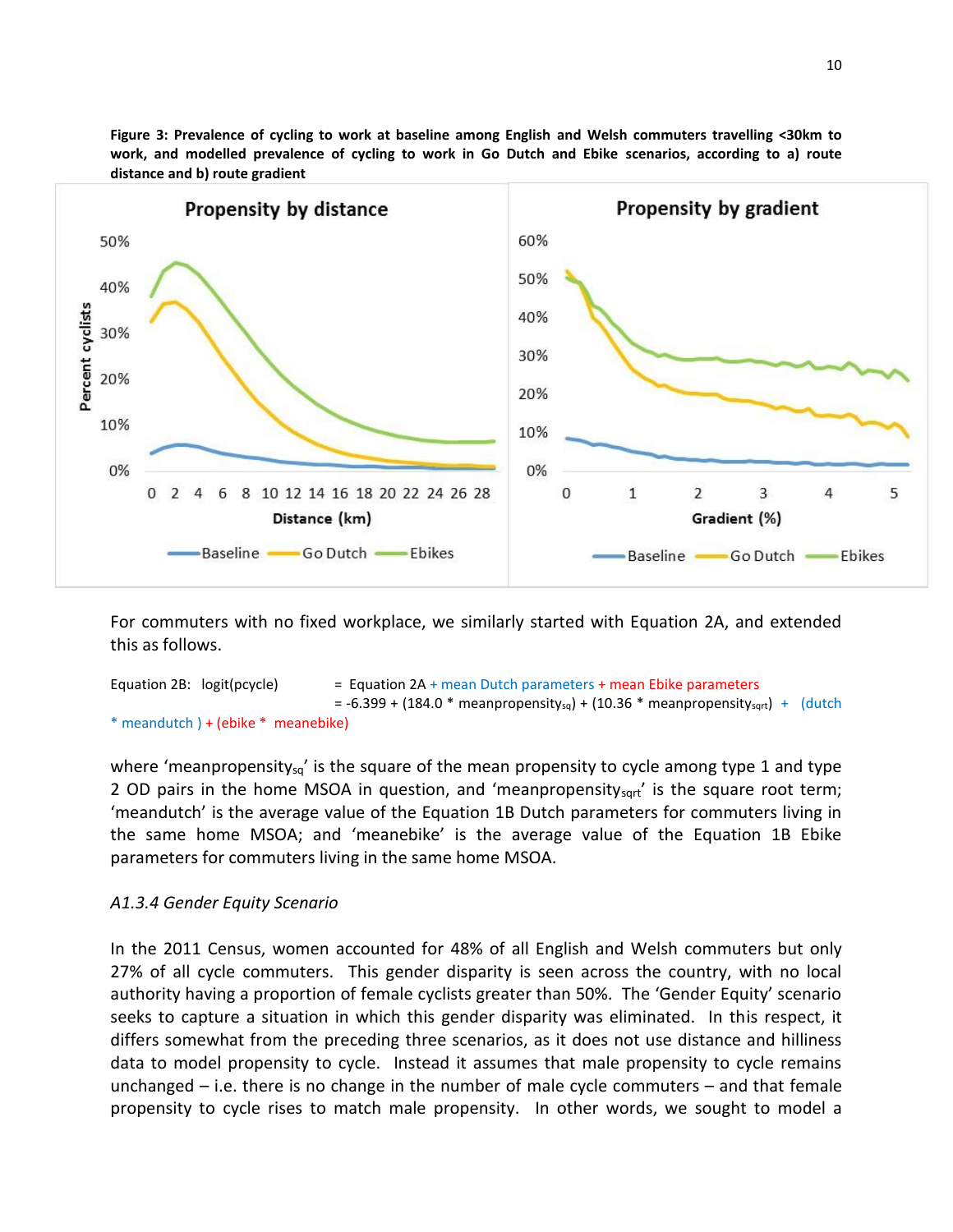situation in which, in any given OD pair, the proportion of females cycling rises to match the proportion of males cycling:

```
SNcyclists<sub>f</sub> / BNcommuters<sub>f</sub> = BNcyclists<sub>m</sub> / BNcommuters<sub>m</sub>
```
where 'SNcyclists<sub>f</sub>' is number of female cycle commuters in the gender equality scenario, 'BNcyclists<sub>m</sub>' is the recorded number of male cycle commuters at baseline, and 'BNcommuters<sub>f</sub>' and 'BNcommuters<sub>m</sub>' are the total numbers of females and males in the OD pair respectively. This allows estimation of the total number scenario number of cyclists ('SNcyclists') as follows:

|             | <b>SNCVClistsf</b> | = BNcommuters <sub>f</sub> * BNcyclists <sub>m</sub> / BNcommuters <sub>m</sub>                     |  |
|-------------|--------------------|-----------------------------------------------------------------------------------------------------|--|
|             | SNcyclists         | $=$ BNcyclists <sub>m</sub> + SNcyclists <sub>f</sub>                                               |  |
|             | <b>SNCVCLISTS</b>  | = $BNCvclists_m$ + (BNcommuters <sub>f</sub> * BNcyclists <sub>m</sub> / BNcommuters <sub>m</sub> ) |  |
| Equation 3: | SNcyclists         | = $BNCyclists_m$ * (1 + (BNcommuters <sub>f</sub> / BNcommuters <sub>m</sub> ))                     |  |

To illustrate how this method works in practice, imagine an OD pair in which 50 from a total of 500 people commute by cycle, 35 males (BNcyclists<sub>m</sub> = 35) and 15 females (BNcyclists<sub>m</sub> = 15). 300 of the total trips in the OD pair are made by males (BNcommuters $<sub>m</sub>$  =200) and 200 by females</sub> (BNcommuters $_f$ =200). Applying Equation 3:

```
SNcyclists = BNCyclists_m * (1 + (BNCommuters_f/BNCommuters_m))SNcyclists = 35 * (1 + (200 / 300))= 58.3
```
All of these extra 8.3 cyclists are female, giving a new total of 15 + 8.3 = 23.3 female cyclists (and still 35 male cyclists). Gender equality in cycling has been reached, such that 11.7% of commute trips are made by cycling among both men (35/300) and women (23.3 / 200). Equation 3 was applied to commuters with 'no fixed workplace' in the same way, and as in other scenarios we assumed no change among commuters travelling >30km or outside England and Wales.

## **A1.4: Modelling scenario mode shift in walking and car driving**

To estimate the health impacts of our scenarios, we needed to estimate the number of new cyclists who had previously commuted on foot. Similarly, in order to estimate the carbon impacts of our scenarios, we needed to estimate the number of new cyclists who had previously commuted as car drivers (note that we specifically focus on car drivers, not car passengers, as the standard practice in estimating transport  $CO<sub>2</sub>$  emissions is to attribute all emissions to the car driver, to avoid double-counting). We assumed that within any given OD pair commuters were equally likely to shift to cycling from any baseline mode, and therefore the mode shift was proportional to mode share at baseline. For example, take an OD pair containing 220 commuters at baseline, of whom 20 cycle, 80 walk, 50 are car drivers and 70 use other modes of transport. If the 'Government Target' scenario number of cyclists rose to 50 in this OD pair, this would mean that the number of non-cyclists decreased to 170, giving a ratio of change among non-cyclists of 170 / 200 = 0.85. We assume this 0.85 applies to all modes, and therefore the number of pedestrians in the scenario 80  $*$  0.85 = 68; the number of car drivers in the scenario is 50 \*0.85 = 42.5; and the number of commuters using other modes in the scenario is 70 \* 0.85  $= 59.5.$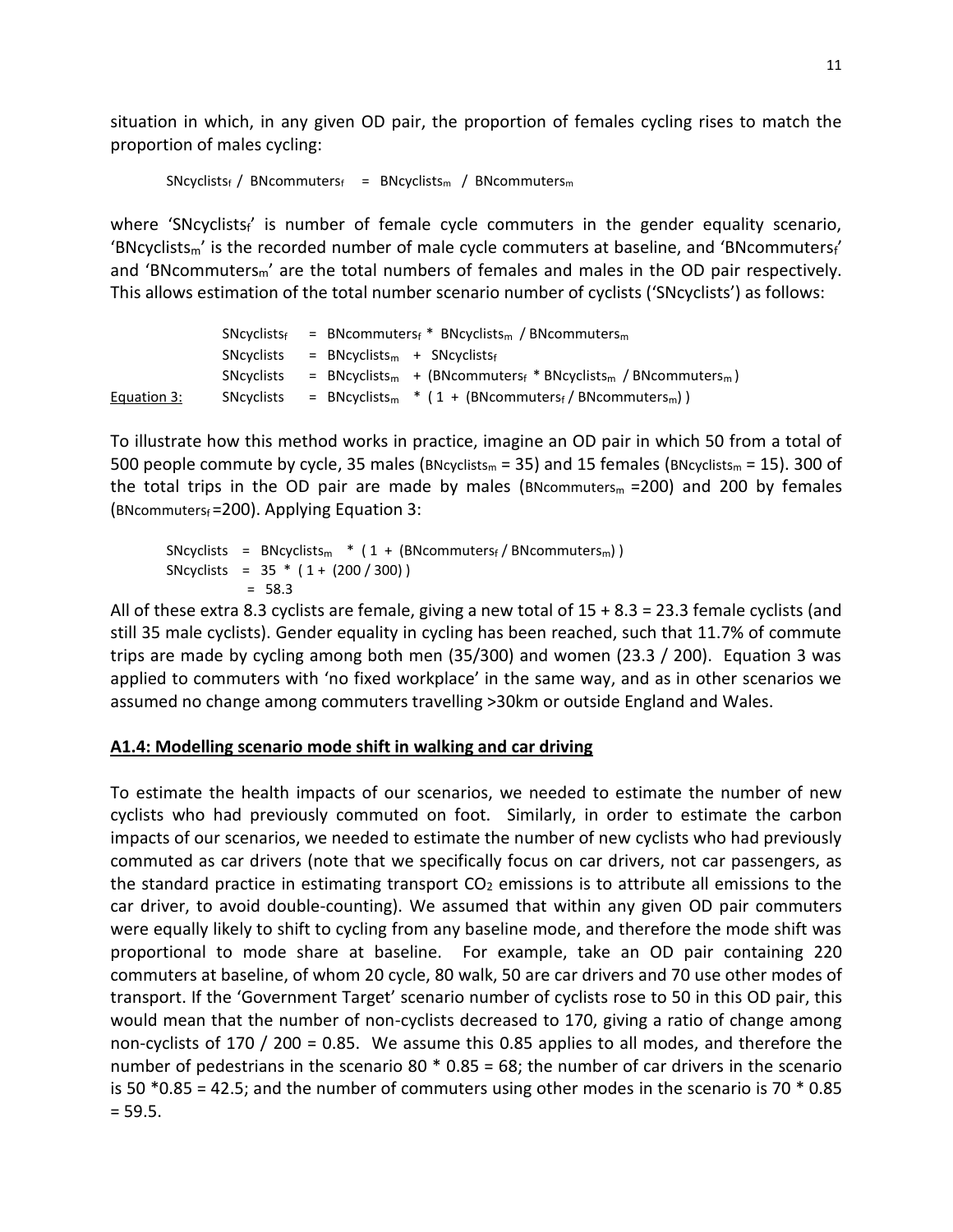For the purposes of estimating health and carbon impacts of the current level of cycling relative to a 'no cycling' counterfactual, we made the same assumption. For example, again take the OD pair containing 220 commuters at baseline, of whom 20 cycle, 80 walk, 50 are car drivers and 70 use other modes of transport. In a 'no cyclists' counterfactual, the number of non-cyclists would increase to 220, giving a ratio of change among non-cyclists of 220 / 200 = 1.1. Thus in the 'no cyclists' counterfactual, the number of pedestrians would be 80  $*$  1.1 = 88, and so on. When estimating mode split in the 'no cyclists' counterfactual in the 5057 of OD pairs that at baseline consisted entirely of cyclists, we assumed a mode split of 31% walking, 35% car drivers and 34% other modes. These percentages correspond to the observed mode split among the 974 OD pairs in which 50-99% of individuals cycled in the 2011 Census.

## **A1.5: Estimating the physical activity health benefits**

We used the World Health Organisation's Health Economic Assessment Tool (HEAT, http://www.heatwalkingcycling.org/) to estimate the number of deaths avoided due to increased physical activity [\[4\]](#page-18-3).

## *A1.5.1: Deaths avoided due to increased cycling*

In line with the HEAT guidelines, our first step in estimating health benefits was to calculate the average weekly duration of cycling conducted by cycle commuters in a given OD pair. This average duration was calculated as equal to:

Weekly cycling duration among cycle commuters in a given OD pair

= (cycling commute distance \* mean cycle commute trips per cyclist per week in a typical week) / mean cycling speed

Commute distance, commute trips per cycle commuter week in a typical week and cycling speed were estimated as described in [Table 4](#page-14-0) (parameters A, E and F). In the Go Dutch and Ebikes scenarios, we additionally drew on an estimate of mean Ebike cycling speed (parameter H) and multiplied the weekly duration of cycling by an activity intensity-related distance reduction factor for ebikes (parameter I). We applied these speed and activity-intensity parameters to the proportion of cycle trips in each OD pair that was estimated to be made by ebike [\(Table 4,](#page-14-0) parameters J and K). We used these adjustment factors to take account of the fact that cycling by ebikes is a) faster and b) less energy intensive than cycling on a normal bicycle, and so one needs to travel further to get the same physical activity benefits. For scenarios involving ebikes, our 'weekly cycling duration' values therefore do not capture the actual number of minutes spent cycling but instead capture a weekly duration of pedal cycling that would be expected to yield the same physical activity benefits.

After we had estimated the weekly duration of cycling among cycle commuters in each OD pair, we followed standard HEAT procedure and calculated a mortality protection effect for cyclists in each OD pair as being equal to: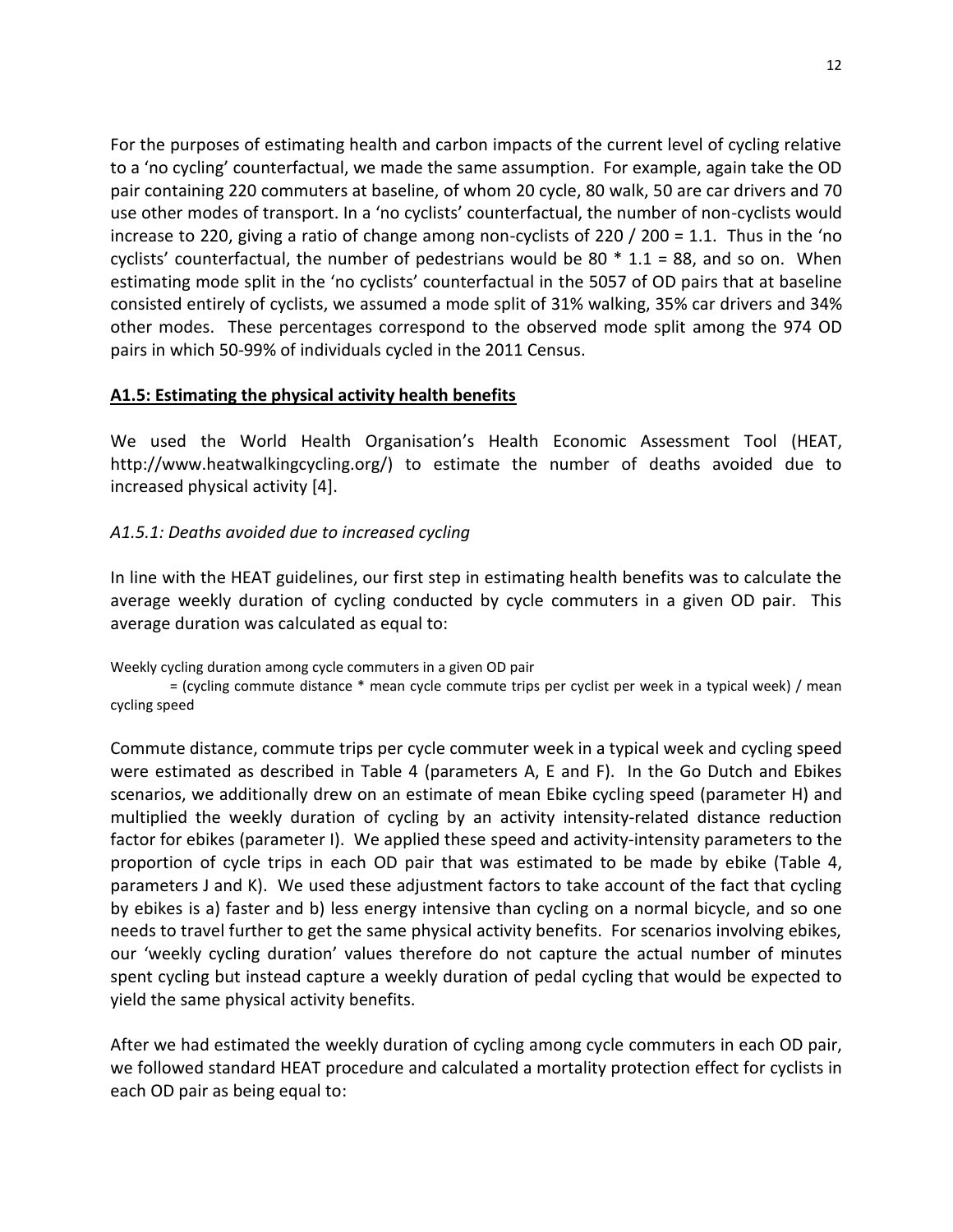Mortality protection for cycle commuters in a given OD pair

= (1-mortality reduction for reference cycling duration)\*(weekly cycling duration / reference cycling duration)

The mortality reduction factor for cycling, and the reference duration of cycling are both fixed input parameters specified by HEAT [\(Table 4,](#page-14-0) parameters L and M). Note that the value of the mortality protection factor for cycling is capped at as a maximum of 0.45 for HEAT 2014. This cap is implemented in HEAT to account for the fact that additional physical activity confers diminishing health benefits if starting from a higher baseline activity level and to avoid implausibly large reductions in mortality risk from large increases in mortality. The estimated mortality protection factor was then used to estimate the number of deaths avoided per year as follows:

No. deaths avoided per year due to cycle commuting in each OD pair

= change in no. cycle commuters \* annual mortality rate of cycle commuters \* mortality protection for cycle commuters

The input parameters on the annual mortality rates of cyclists are summarised in [Table 4](#page-14-0) (parameters P, Q, R). For these, we first calculated age- and sex-specific mortality rates for each local authority in England and Wales using data published by the Office for National Statistics on deaths in 2014 [\[5\]](#page-18-4) and the 2014 mid-year population [\[6\]](#page-18-5). We did so for all ages from 16-74 in five-year age bands (16-19, 20-24, 25-29 and so on up to 70-74). We then weighted these mortality rates by the age- and sex-profile of the relevant population of cyclists, i.e. to the population of cyclists whose numbers were changing in the scenario in question. When estimating the health impacts of current cycling levels against a 'no cycling' counterfactual, the relevant population was those cyclists recorded in the 2011 Census. The same was true for the Government Target scenario, as we assumed that the age- and sex- profile of new cyclists in this scenario would match that of existing cyclists in the 2011 Census. For the Gender Equity scenario we assumed that all new cyclists were female but with the age profile of existing cyclists in the 2011 Census. Finally, for the Go Dutch and Ebikes scenarios we assumed that the profile of cyclists matched those currently observed among cycle commuters in the Netherlands.

When seeking to compare the number of deaths avoided at baseline (in comparison to a 'no cycling' counterfactual), the change in the number of cycle commuters was equal to the recorded number of cyclists in the 2011 census. When estimating the number of deaths additionally avoided in the scenario in question as compared to baseline, the change in the number of cycle commuters was equal to the scenario increase in the number of cyclists (Column C in [Table 3\)](#page-6-0). When estimating the number of deaths avoided in a scenario versus a 'no cycling' counterfactual, the number of deaths avoided at baseline was added to the number of deaths additionally avoided in the scenario in question.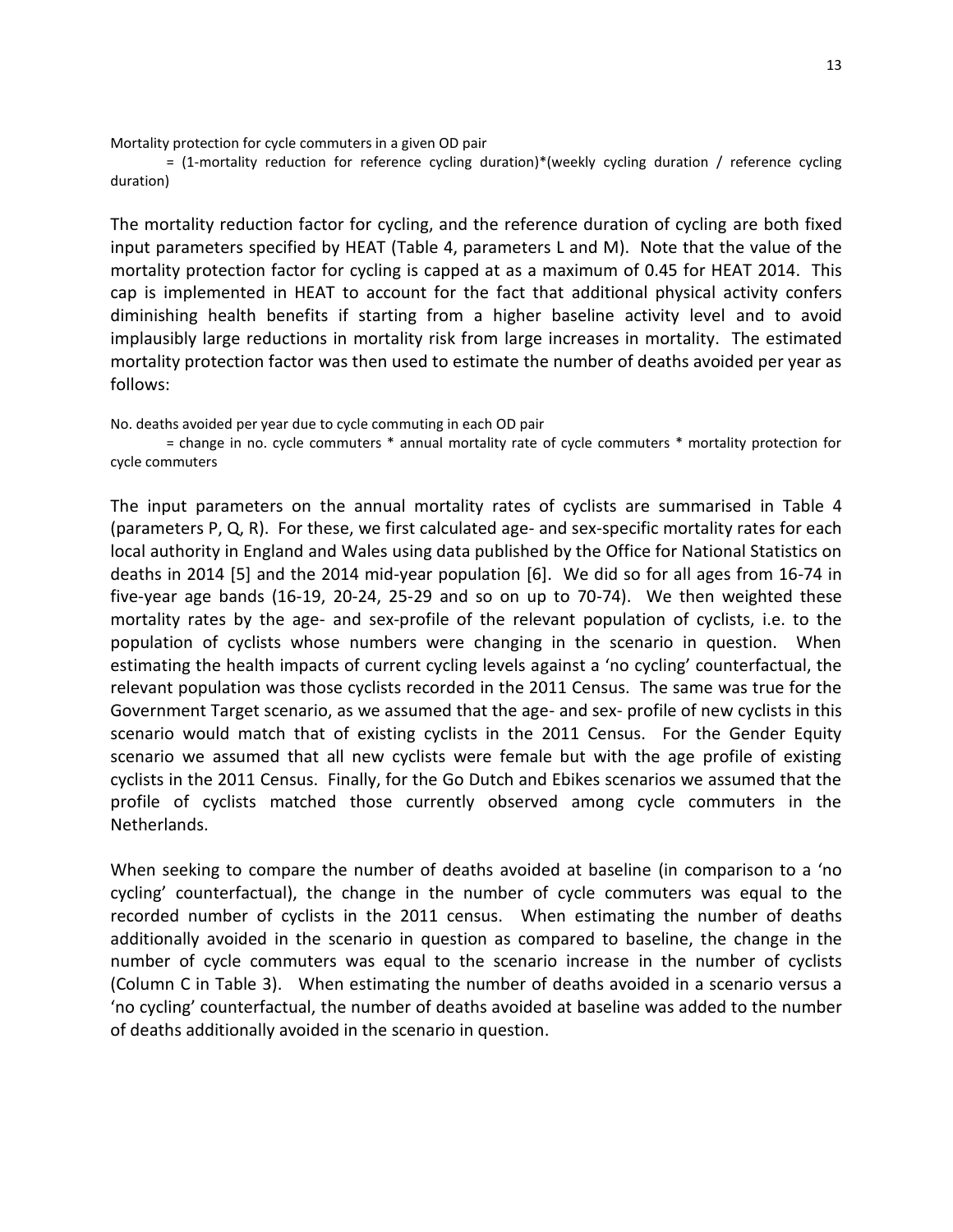## *A1.5.2: Deaths previously avoided due to former walking among former pedestrians shifted to cycling*

In calculating the total mortality impacts of a given scenario, one needs to offset the physical activity gained through increased cycling against the physical activity lost through any decrease in walking, since some new cyclists will formerly have walked to work. Among these former pedestrians, we calculated the weekly duration of walking that was displaced by cycling by substituting former walking distance and walking speed [\(Table 4,](#page-14-0) parameters B and G) for cycling speed, i.e.:

Displaced weekly walking duration among former pedestrians in a given OD pair

 = (former walking commute distance \* mean cycle commute trips per cyclist per week) / mean walking speed

We likewise substituted in the equivalent walking parameters for mortality reduction and reference duration (parameters N and O) to estimate the former mortality protection among former pedestrians as:

Former mortality protection for former pedestrian commuters in a given OD pair = (1 - mortality reduction for reference walking duration)\*(displaced weekly duration of walking / reference walking duration)

Note that the value of the mortality protection factor for walking is capped at as a maximum of 0.30 for HEAT 2014. We then estimated the number of deaths formerly avoided due to walking among former pedestrians as being equal to:

No. deaths formerly avoided due to walking among former pedestrians in each OD pair

= Change in no. pedestrians \* annual mortality rate of cycle commuters \* mortality protection for former pedestrians

with the change in the number of pedestrians (parameter T) being estimated using the mode shift calculations described in Section A1.4.

*A1.5.3: Net change in deaths, and associated monetary value*

Putting together our calculating relating to new cyclists and former pedestrians, the net effect on number of deaths was:

```
Net change in no. deaths avoided in each OD pair =
        No. additional deaths due to reduced walking - No. deaths avoided due to cycle commuting
```
Note that this approach means that in some OD pairs the net change in the number of deaths avoided was a positive number, i.e. additional deaths were incurred. This could happen if the majority of new cyclists had formerly walked, as this may result in a decrease in the total amount of physical activity incurred by the new cyclists.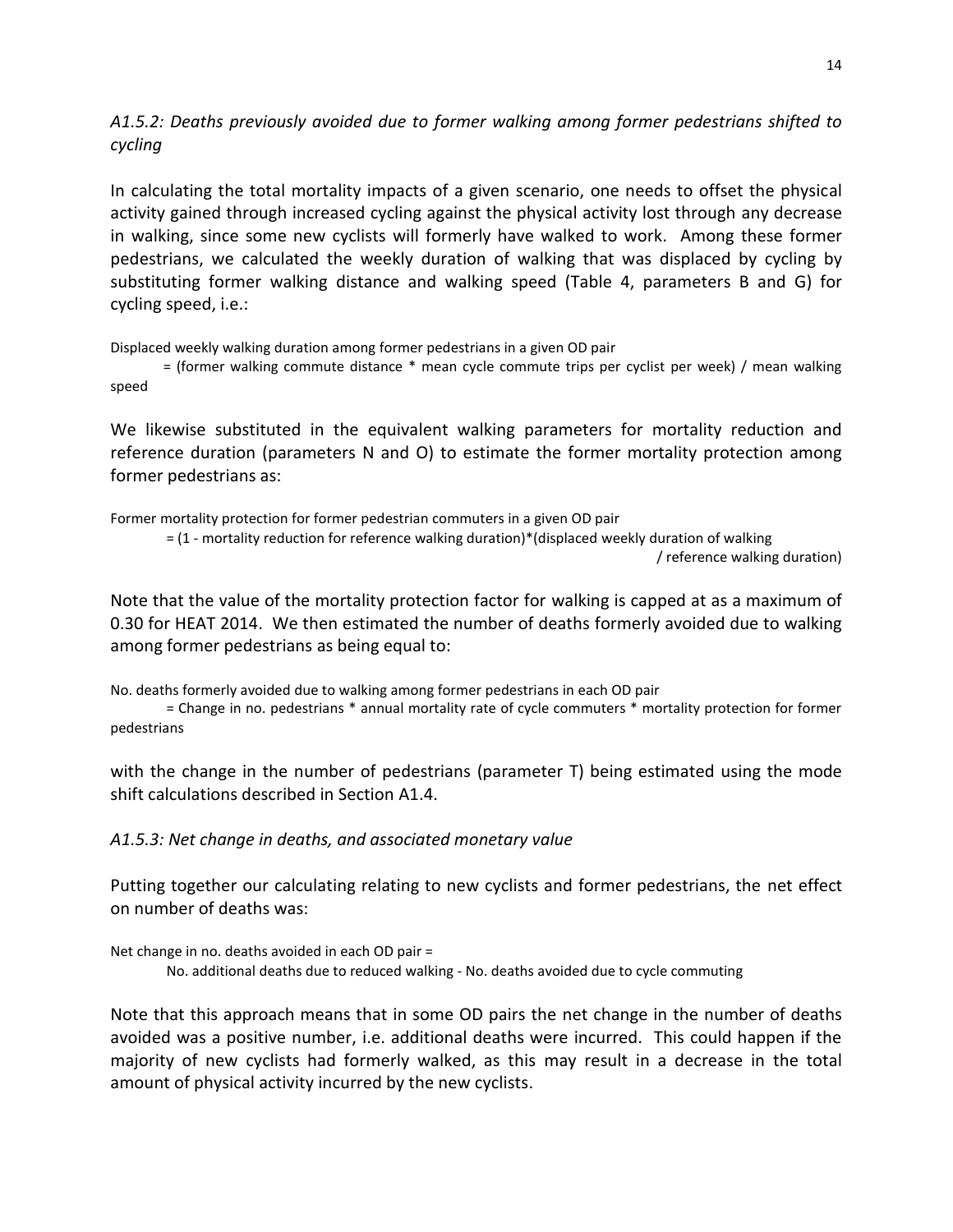Finally, the monetary value of the mortality impact was calculated by multiplying drawing on the standard 'value of a statistical life' used by the Department for Transport [\(Table 4,](#page-14-0) parameter V), as follows:

Monetary value of the mortality impact in each OD pair = Net change in no. deaths \* -1 \* value of a statistical life

| ID          | Parameter<br>description                                                    | <b>Used for</b><br>health or<br>carbon<br>or both? | Parameter<br>value     | <b>Parameter source</b>                                                                    | Comment                                                                                                                                                                                                                                                                                                                                                                                                                                                                                                          |
|-------------|-----------------------------------------------------------------------------|----------------------------------------------------|------------------------|--------------------------------------------------------------------------------------------|------------------------------------------------------------------------------------------------------------------------------------------------------------------------------------------------------------------------------------------------------------------------------------------------------------------------------------------------------------------------------------------------------------------------------------------------------------------------------------------------------------------|
| Α           | Cycling commute<br>distance                                                 | <b>Both</b>                                        | Variable by<br>OD pair | <b>CycleStreets fastest</b><br>route or route<br>average - see final<br>column of Table 1. |                                                                                                                                                                                                                                                                                                                                                                                                                                                                                                                  |
| B           | Former walking<br>commute<br>distance                                       | Health                                             | Variable by<br>OD pair | Assumed equal to<br>cycling commute<br>distance (Input A).                                 | We assumed former pedestrians previously used<br>the same route, rather than walking a shorter<br>distance to reach the same destination.                                                                                                                                                                                                                                                                                                                                                                        |
| $\mathsf C$ | Former driving<br>commute<br>distance                                       | Carbon                                             | Variable by<br>OD pair | Assumed equal to<br>cycling commute<br>distance (Input A).                                 | We assumed former car drivers previously used<br>the same route, rather than driving a longer<br>distance to reach the same destination.                                                                                                                                                                                                                                                                                                                                                                         |
| D           | Mean cycle<br>commute trips<br>per cyclist per<br>week                      | Carbon                                             | 5.24                   | English and Welsh<br>NTS, 2008-2014.                                                       | This is the average number of cycle commute<br>trips reported per week among people who say<br>cycling is their usual main mode. It includes the<br>27% of NTS respondents who said cycling was<br>their usual main commute mode, but reported<br>no cycle commute trips in the past week.                                                                                                                                                                                                                       |
| E           | Mean cycle<br>commute trips<br>per cyclist per<br>week in a typical<br>week | Health                                             | 7.17                   | English and Welsh<br>NTS, 2008-2014.                                                       | This is the number of cycle commute trips<br>reported per week among people who say<br>cycling is their usual main mode, and who<br>reported at least one cycle commute trip in the<br>past week. The latter restriction is in place<br>because the HEAT input data on mortality risk<br>reduction is largely based on studies asking<br>about a 'typical week' - which we assume will<br>include at least one commute trip for those who<br>say they use cycling as their usual main mode of<br>travel to work. |
| F           | Mean cycling<br>speed                                                       | Health                                             | 14 km/hour             | HEAT guidance 2014<br>[4, page 33].                                                        | Consistent with NTS 2008-2014, in which the<br>mean speed was 13.7 km/hr for commute cycle<br>trips among those for whom cycling is usual<br>main mode and excluding trips with implausible<br>speeds (defined as <2km/hr or >25km/hr).                                                                                                                                                                                                                                                                          |
| G           | Mean walking<br>speed                                                       | Health                                             | 4.8<br>km/hour         | HEAT guidance 2014<br>[4, page 16].                                                        | Consistent with NTS 2008-2014, in which the<br>mean speed was 4.7 km/hr for commute walk<br>trips among those for whom walking is usual<br>main mode and excluding trips with implausible<br>speeds (defined as >10km/hr).                                                                                                                                                                                                                                                                                       |

<span id="page-14-0"></span>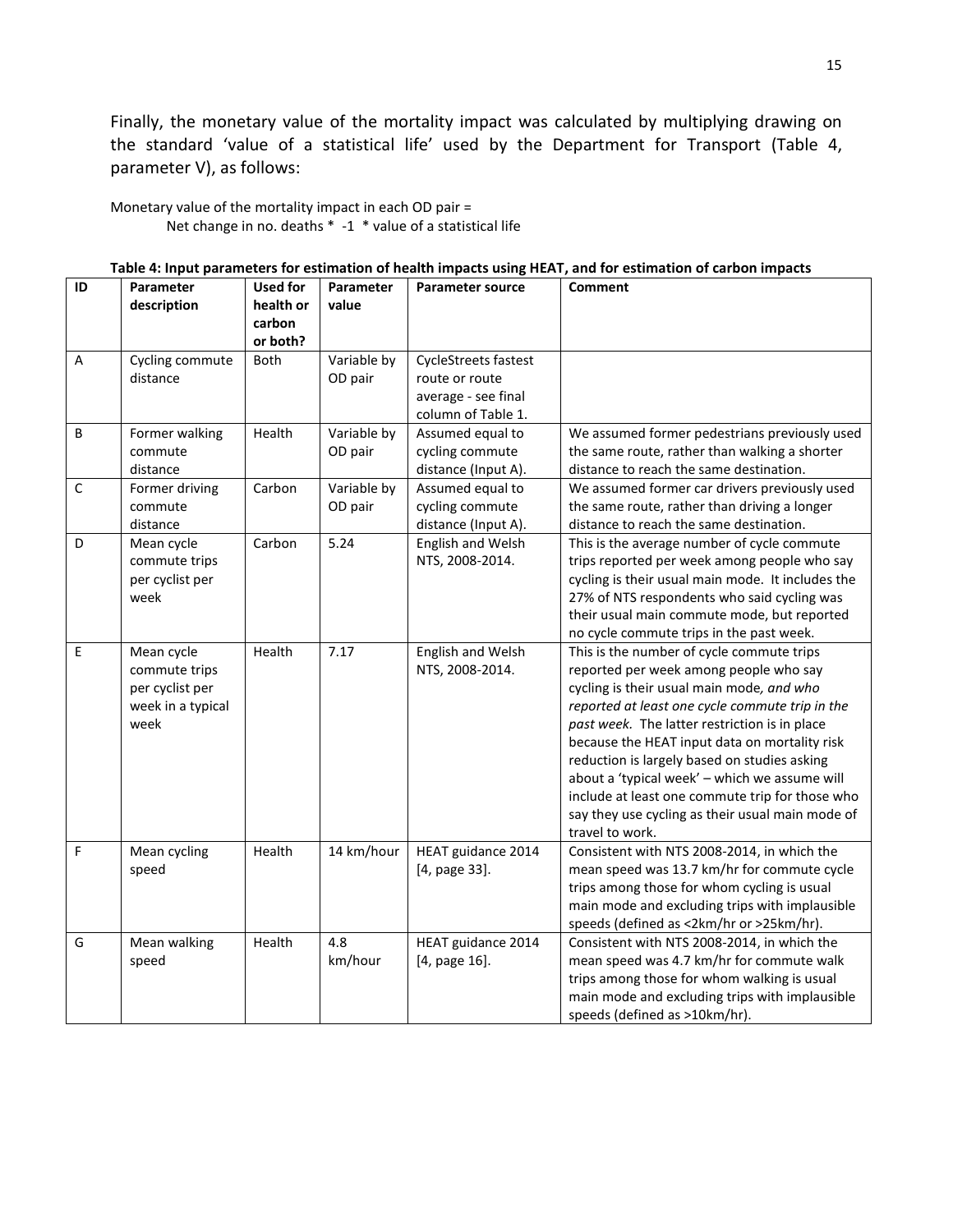| ID | Parameter<br>description                                                  | <b>Used for</b><br>health or<br>carbon<br>or both? | Parameter<br>value                                           | <b>Parameter source</b>                                                  | Comment                                                                                                                                                                                                                                                                                                                                                                                                                                                                                                                                                                                                                                                                                                                                                                                                                                                                                                                                                                                                                                                                                                                                                                                                                                                                                                                                                                                         |
|----|---------------------------------------------------------------------------|----------------------------------------------------|--------------------------------------------------------------|--------------------------------------------------------------------------|-------------------------------------------------------------------------------------------------------------------------------------------------------------------------------------------------------------------------------------------------------------------------------------------------------------------------------------------------------------------------------------------------------------------------------------------------------------------------------------------------------------------------------------------------------------------------------------------------------------------------------------------------------------------------------------------------------------------------------------------------------------------------------------------------------------------------------------------------------------------------------------------------------------------------------------------------------------------------------------------------------------------------------------------------------------------------------------------------------------------------------------------------------------------------------------------------------------------------------------------------------------------------------------------------------------------------------------------------------------------------------------------------|
| н  | Mean ebike<br>speed                                                       | Health                                             | 15.8<br>km/hour                                              | Dutch NTS, 2013-<br>2014.                                                | In the Dutch NTS 2013-2014, mean cycling speed<br>is 15.2km/hr for bicycle commute trips and 17.2<br>km/hr for ebike commute trips, i.e. the ebike<br>speed was 17.2/15.2=1.13 times faster. We<br>applied this to the HEAT 2014 assumed cycling<br>speed of 14km/hour to get 14*1.13=15.8<br>km/hour.                                                                                                                                                                                                                                                                                                                                                                                                                                                                                                                                                                                                                                                                                                                                                                                                                                                                                                                                                                                                                                                                                          |
|    | Activity intensity-<br>related distance<br>reduction factor<br>for ebikes | Health                                             | 0.648                                                        | <b>Published literature</b><br>on physical activity<br>intensity [7, 8]. | Physical activity intensity can be measured in<br>Marginal Metabolic Equivalent Tasks (MMETs),<br>namely the value MET rate minus 1. The<br>estimated MMET value for ebiking is 3.5 [7],<br>while for cycling for transport on a pedal bike it<br>is 5.4 [8]. We scaled down the duration of<br>ebiking by 3.5/5.4=0.648 in order to generate a<br>duration value that captured the amount of<br>physical activity benefit that would have been<br>incurred by pedal bicycling.<br>This approach of scaling by MMETs is compatible<br>with the HEAT numbers because the current<br>HEAT walking and cycling parameters equate to<br>a very similar mortality benefit per MMET using<br>our MMET rates. Specifically, HEAT assumes<br>that cycling 100 minutes per week (input M)<br>gives a relative risk reduction of $1-0.9 = 0.10$<br>(input L). Since the MMET value of cycling is 5.4<br>[8], this indicates that 100*5.4=540 MMETS per<br>week gives a relative risk reduction of 0.1, or 54<br>MMETS per week for a relative risk reduction of<br>1%. HEAT also assumes that walking 168<br>minutes per week (input O) gives a relative risk<br>reduction of 1=0.89=0.11 (input N). Since the<br>MMET value of walking is 3.6 [8], this indicates<br>that 168*3.6=604.8 MMETS per week gives a<br>relative risk reduction of 0.11, or 55.0 MMETS<br>for a relative risk reduction of 1%. |
| J  | Percent cycle<br>trips made by<br>ebikes in Go<br>Dutch scenario          | Health                                             | Variable by<br>OD pair,<br>according<br>to route<br>distance | Dutch NTS, 2013-<br>2014.                                                | In the Go Dutch scenario, we assumed the<br>percent of trips made by ebike corresponded to<br>the recorded percentages among all cycle<br>commute trips in the Dutch NTS 2013-2014. The<br>values were 6% cycle trips by ebikes for trips<br><5km, 11% for trips 5-9.9km, 17% 10-19.9km,<br>23% for trips 20-30km.                                                                                                                                                                                                                                                                                                                                                                                                                                                                                                                                                                                                                                                                                                                                                                                                                                                                                                                                                                                                                                                                              |
| К  | Percent cycle<br>trips made by<br>ebikes in Ebikes<br>scenario            | Health                                             | Variable by<br>OD pair,<br>according<br>to route<br>distance | Dutch NTS, 2013-<br>2014.                                                | In the Ebikes scenario, we assumed the percent<br>of trips made by ebike corresponded to the<br>recorded percentages among cycle commute<br>trips made by ebike owners in the Dutch NTS<br>2013-2014. The values were 71% cycle trips by<br>ebikes for trips <5km, 92% for trips 5-9.9km,<br>92% 10-19.9km, 100% for trips 20-30km.                                                                                                                                                                                                                                                                                                                                                                                                                                                                                                                                                                                                                                                                                                                                                                                                                                                                                                                                                                                                                                                             |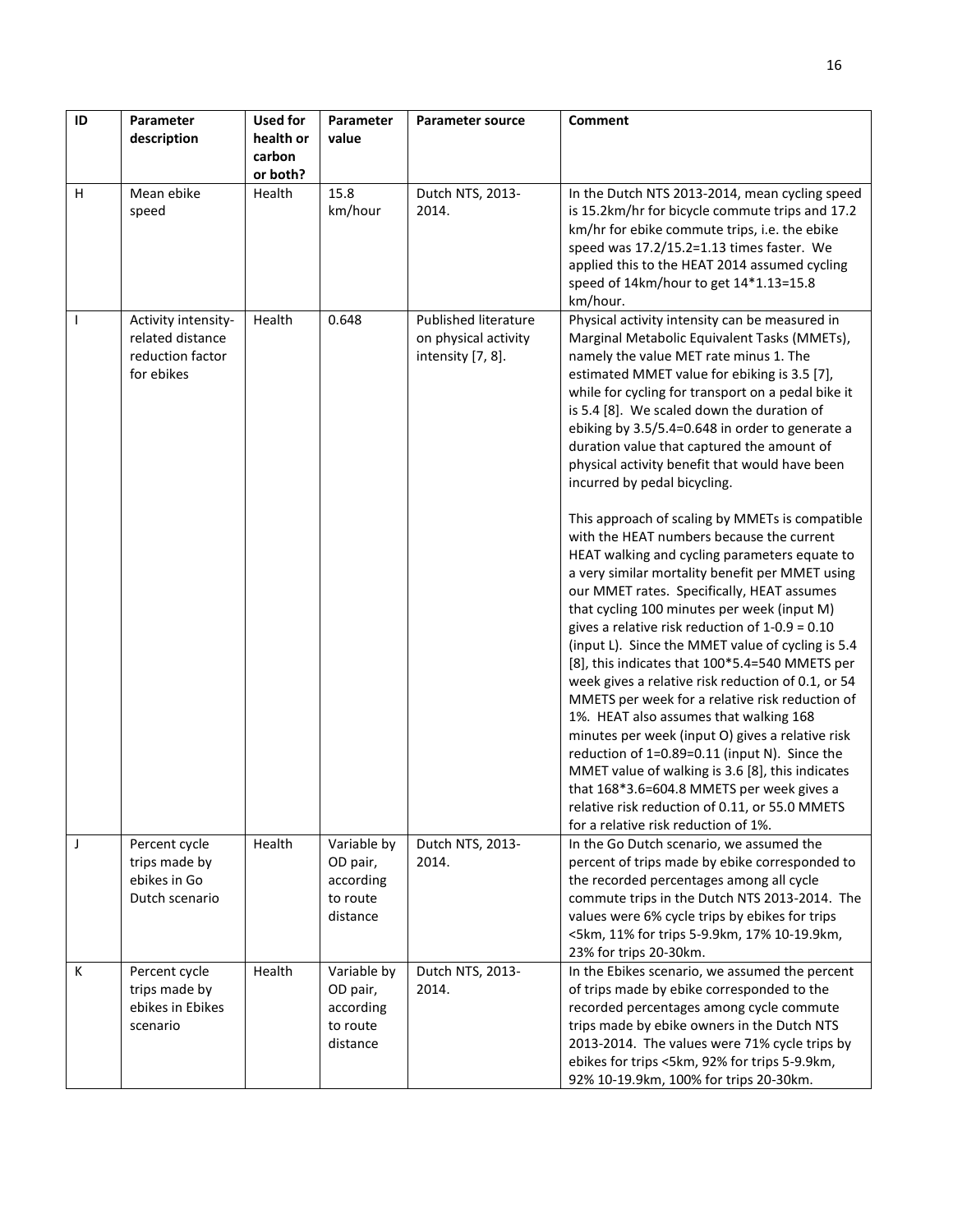| ID | Parameter<br>description                                                                                                                    | <b>Used for</b><br>health or<br>carbon<br>or both? | Parameter<br>value                                            | <b>Parameter source</b>                                                                                                                                    | Comment                                                                                                                                                                                                                                                                                                                                                                                                                   |
|----|---------------------------------------------------------------------------------------------------------------------------------------------|----------------------------------------------------|---------------------------------------------------------------|------------------------------------------------------------------------------------------------------------------------------------------------------------|---------------------------------------------------------------------------------------------------------------------------------------------------------------------------------------------------------------------------------------------------------------------------------------------------------------------------------------------------------------------------------------------------------------------------|
| L  | Mortality<br>reduction for<br>reference cycling                                                                                             | Health                                             | 0.9                                                           | HEAT guidance 2014<br>[4, page 14].                                                                                                                        | Reduced relative risk = $1-0.9 = 0.1$ for the<br>reference duration of cycling. After scaling for<br>the actual duration of cycling this reduced<br>relative risk was capped at 0.45                                                                                                                                                                                                                                      |
| M  | Reference cycling<br>duration                                                                                                               | Health                                             | 100<br>min/week                                               | HEAT guidance 2014<br>[4, page 14].                                                                                                                        |                                                                                                                                                                                                                                                                                                                                                                                                                           |
| N  | Mortality<br>reduction for<br>reference<br>walking duration                                                                                 | Health                                             | 0.89                                                          | HEAT guidance 2014<br>[4, page 14].                                                                                                                        | Reduced relative risk = $1-0.89 = 0.11$ for the<br>reference duration of walking. After scaling for<br>the actual duration of walking this reduced<br>relative risk was capped at 0.30                                                                                                                                                                                                                                    |
| O  | Reference<br>walking duration                                                                                                               | Health                                             | 168<br>min/week                                               | HEAT guidance 2014<br>[4, page 14].                                                                                                                        |                                                                                                                                                                                                                                                                                                                                                                                                                           |
| P  | Background<br>annual mortality<br>rate for existing<br>cyclists at<br>baseline, and for<br>new cyclists in<br>Government<br>Target scenario | Health                                             | Variable by<br>OD pair,<br>according<br>to local<br>authority | Mortality rate for 16-<br>74 year olds in<br>England and Wales in<br>2014, weighting by<br>the age/sex profile of<br>current commuter<br>cyclists.         | For inputs P to R, we calculated mortality rates<br>using data published by the Office for National<br>Statistics on deaths [5] and the mid-year<br>population [6] for each local authority in England<br>in 2014.<br>For each local authority, we took a) age/sex-<br>specific 2014 mortality rates and b) the age/sex<br>profile of cycle commuters in the 2011 census.<br>We combined these to estimate the background |
|    |                                                                                                                                             |                                                    |                                                               |                                                                                                                                                            | mortality rate for existing cyclists, and for new<br>cyclists in the Government Target scenario.                                                                                                                                                                                                                                                                                                                          |
| Q  | Background<br>annual mortality<br>rate, Go Dutch<br>and Ebikes<br>scenarios                                                                 | Health                                             | Variable by<br>OD pair,<br>according<br>to local<br>authority | Mortality rate for 16-<br>74 year olds in<br>England and Wales in<br>2014, weighting by<br>the age/sex profile of<br>Dutch commuters<br>cyclists.          | For each local authority, we took a) age/sex-<br>specific 2014 mortality rates and b) the age/sex<br>profile of cycle commuters in the Dutch NTS<br>2010-2014. We combined these to estimate the<br>background mortality rate for new cyclists in the<br>Go Dutch and Ebike scenarios.                                                                                                                                    |
| R  | Background<br>annual mortality<br>rate for new<br>cyclists, Gender<br>equity scenario                                                       | Health                                             | Variable by<br>OD pair,<br>according<br>to local<br>authority | Mortality rate for 16-<br>74 year old women in<br>England and Wales in<br>2014, weighting by<br>the age profile of<br>current female<br>commuter cyclists. | For females in each local authority, we took a)<br>age-specific 2014 mortality rates and b) the age<br>profile of female cycle commuters in the 2011<br>census. We combined these to estimate the<br>background mortality rate for new cyclists in the<br>Gender Equity scenario.                                                                                                                                         |
| S  | Change in no.<br>cycle commuters                                                                                                            | <b>Both</b>                                        | Variable by<br>OD pair<br>and by<br>scenario                  | At baseline, equal to<br>Census 2011.<br>In scenarios, equal to<br>the scenario-increase<br>in cycling, see Table 3                                        |                                                                                                                                                                                                                                                                                                                                                                                                                           |
| Τ  | Change in no.<br>former<br>pedestrians                                                                                                      | Health                                             | Variable by<br>OD pair<br>and by<br>scenario                  | Mode shift estimation<br>described in Section<br>2.4                                                                                                       |                                                                                                                                                                                                                                                                                                                                                                                                                           |
| U  | Change in no.<br>former car<br>drivers                                                                                                      | Carbon                                             | Variable by<br>OD pair<br>and by<br>scenario                  | Mode shift estimation<br>described in Section<br>2.4                                                                                                       | Note that we specifically focus on car drivers,<br>not car passengers, as the standard practice in<br>estimating transport CO <sub>2</sub> emissions is to<br>attribute all emissions to the car driver, to avoid<br>double-counting                                                                                                                                                                                      |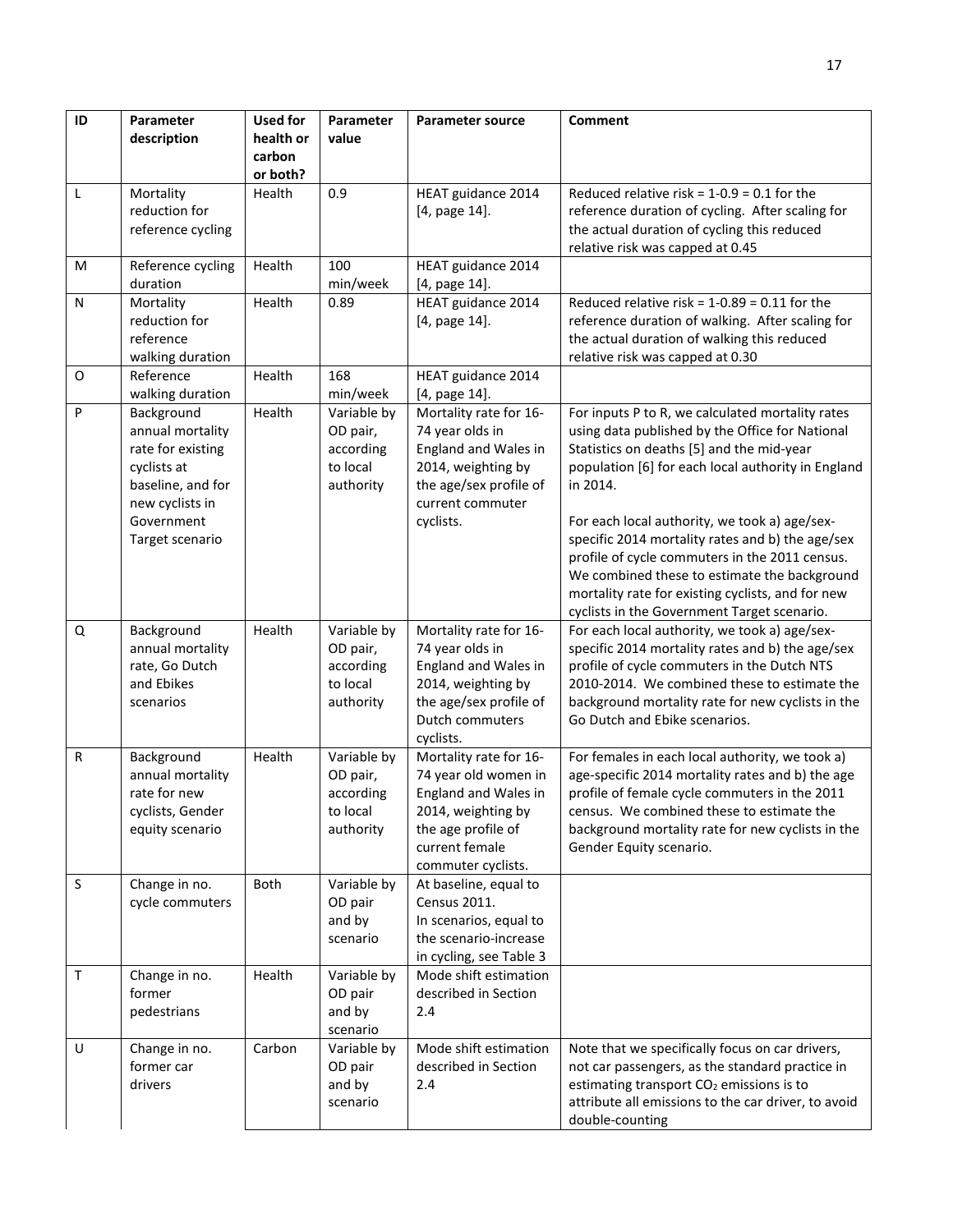| ID     | <b>Parameter</b><br>description       | Used for<br>health or<br>carbon<br>or both? | Parameter<br>value | Parameter source                                                    | Comment                                                                                                                                                                                                                                                                                                                               |
|--------|---------------------------------------|---------------------------------------------|--------------------|---------------------------------------------------------------------|---------------------------------------------------------------------------------------------------------------------------------------------------------------------------------------------------------------------------------------------------------------------------------------------------------------------------------------|
| $\vee$ | Value of a<br>statistical life        | Health                                      | £1,855,315         | DfT standard value of<br>a statistical life, in<br>2014 money [10]. | Calculated in 2014 money, drawing on published<br>figures by the DfT's 'WebTAG'[10].<br>Note that to be consistent with other DfT 'value<br>of a statistical life' calculations we used this<br>same parameter in relation to HEAT 2014, even<br>though the HEAT 2014 tool uses the a<br>considerably higher value of £3,229,114 [11] |
| W      | $CO2$ -equivalent<br>emissions per km | Carbon                                      | 0.000186           | DEFRA 2016 [12].                                                    | This is the 2015 value for an 'average' car of<br>'unknown' size in the UK government's carbon<br>conversion factors [12].                                                                                                                                                                                                            |

CO2= carbon dioxide; DEFRA=Department for the Environment, Food and Rural Affairs; DfT=Department for Transport; HEAT=Health Economic Assessment Tool; MET=Metabolic Equivalent Task; NTS=National Travel Survey; OD pair =origin-destination pair

## **A1.6: Estimating reductions in transport carbon dioxide emissions from car driving**

When comparing each scenario to baseline, we estimated the reduction in transport carbon dioxide  $(CO<sub>2</sub>)$  emissions as follows:

Change in CO2-equivalent emissions (in kg) per year

= Change in no. car drivers \* former distance travelled by former car drivers \* mean cycle commute trips per cyclist per week \* 52.2 \* CO2-equivalent emissions (in kg) per kilometre

The change in the number of car drivers was estimated using the mode shift calculations described in Section A1.4 [\(Table 4,](#page-14-0) parameter U). Their average former distance was assumed to be equal to the new 'fastest route' distance travelled by the cycle commuters (parameter C). The mean cycle commute trips per cyclist per week was estimated to be 5.24 (parameter D), meaning that the mean cycle commute trips per year was  $5.24 * 52.2 = 273.5$ . The average  $CO<sub>2</sub>$ equivalent emission per kilometre car driving was taken as 0.186kg, which is the 2015 value for an 'average' car of 'unknown' size in the UK government's carbon conversion factors [\[12\]](#page-18-10) [\(Table](#page-14-0)  [4,](#page-14-0) parameter U).

### **A1.7: Aggregating results to the level of bidirectional OD pairs and areas**

Sections A1.2 to A1.6 all involve estimating variables for directional OD pairs. To aggregate these values to correspond to bidirectional OD pairs, we added up the values in both directions between a given pair of locations (e.g. adding the values for the A-to-B OD pair with the values of the B-to-A OD pair). These bidirectional totals are what we present in our visualisation tool. In a similar way, we also aggregated the values for directional OD pairs to the area level. We initially did this by summing our outcome variables across all OD pairs with the same home MSOA. This gave us MSOA-level estimates of the total number of cycle, foot and car commuters living in each MSOA in each scenario, plus the total change in mortality and in  $CO<sub>2</sub>$  emissions resulting from behaviour change among residents of that MSOA. These MSOA-level values were